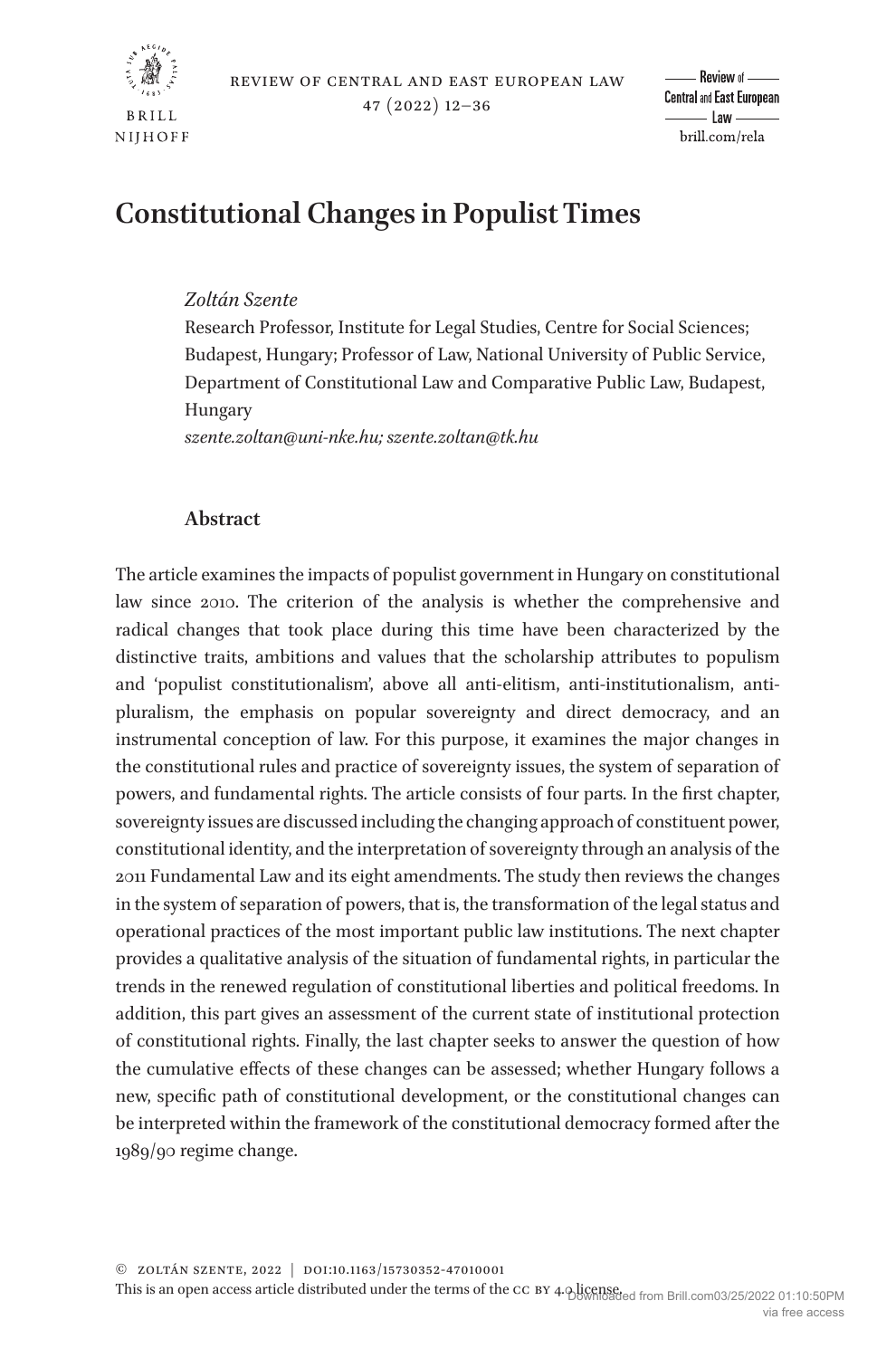#### **Keywords**

populist constitutionalism – 2011 Fundamental Law of Hungary – constitutional development – constitutional changes

## **1 Introduction**

After the collapse of communist systems in Central and Eastern Europe, from the early 1990s Hungary was a champion of the democratization process and also a frontrunner in the move to EU accession in the region. However, the deep and comprehensive transformation of the constitutional and political system that has taken place since 2010 are usually seen by international public opinion and the academic literature as a systematic breakdown of the rule of law, and an authoritarian transition. This surprising and unexpected turn is in itself remarkable, but these changes are even more interesting from a legal point of view, given that over the last ten years, owing to the overwhelming majority enjoyed by the government parties, there has been a continuous process of constitution-making in this country and the whole legal system, including constitutional law, has been thoroughly transformed.

The constitutional and political changes in Hungary since 2010 have been called by many names, including "abusive constitutionalism"[,1](#page-1-0) "illib-eral democracy",<sup>2</sup> "populist constitutionalism" or "constitutional populism",<sup>[3](#page-1-2)</sup>

<span id="page-1-0"></span><sup>1</sup> David Landau, "Abusive Constitutionalism," 47(1) *UC Davis Law Review* (2013), 189–260, at 191.

<span id="page-1-1"></span><sup>2</sup> Cesare Pinelli, "Populism and Illiberal Democracies: The Case of Hungary," in Zoltán Szente, Fanni Mandák, Zsuzsanna Fejes (eds.), *Challenges and Pitfalls in the Recent Hungarian Constitutional Development. Discussing the New Fundamental Law of Hungary* (L'Harmattan, Paris, France, 2015), 211–219; Tímea Drinóczi and Agnieszka Bień-Kacała, "Illiberal Constitutionalism: The Case of Hungary and Poland," 20(8) *German Law Journal* (2019), 1140–1166.; Renata Uitz, "Can You Tell When an Illiberal Democracy Is in the Making?" 13(1) *International Journal of Constitutional Law* (2015), 279–300.

<span id="page-1-2"></span><sup>3</sup> Manuel Anselmi, *Populism. An Introduction* (Routledge, London, UK, 2018) 90; Gábor Halmai, "A Coup Against Constitutional Democracy. The Case of Hungary," in M. A. Graber, S. Levinson and M. Tushnet (eds.), *Constitutional Democracy in Crisis?* (Oxford University Press, New York, US, 2018), 243-256, at 243; Neil Walker, "Populism and Constitutional Tension,"  $17(2)$ *International Journal of Constitutional Law* (2019), 515–535, at 521, 524; Théo Fournier, "From Rhetoric to Action, a Constitutional Analysis of Populism" 20(2–3) *German Law Journal* (2019) 362–381.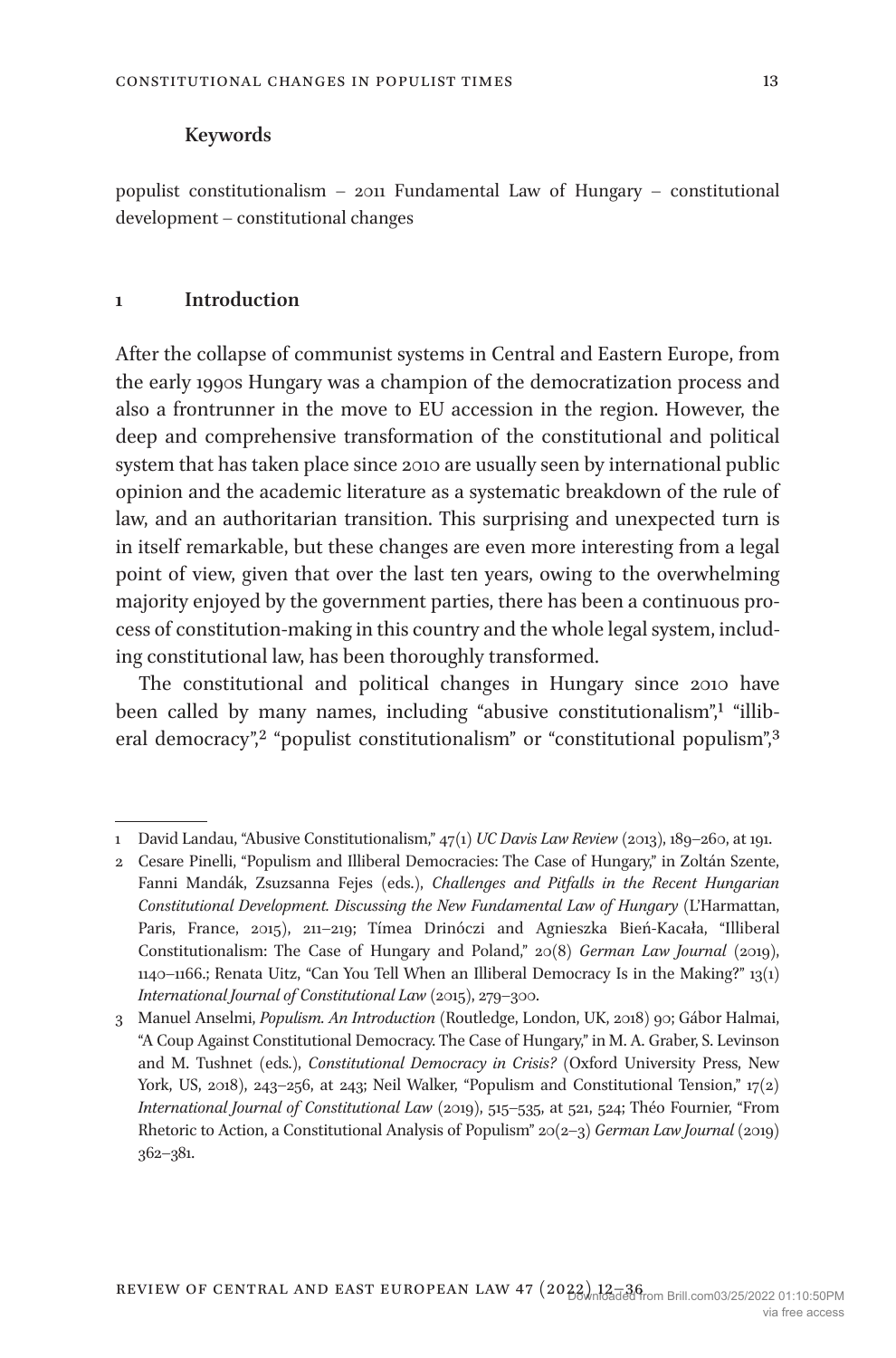"semi-authoritarian state",<sup>4</sup> "authoritarian populism",<sup>5</sup> "electoral" or "competitive["6](#page-2-2) "authoritarianism"[,7](#page-2-3) and so on. However, it is a common feature of the various classifications that the transformation is considered a challenge to the Western-style constitutional (liberal) democracy that emerged after the 1989/90 regime change, a challenge brought about by successive populist governments over the last ten years.

In this study, I examine the impacts of populism on Hungarian constitutional law. The criterion of the analysis is whether these impacts have been determined by those traits, ambitions and values which are attributed by the scholarship to populism and "populist constitutionalism", above all antielitism, anti-institutionalism, anti-pluralism, the emphasis on popular sovereignty and direct democracy, and an instrumental conception of law.

The article consists of four parts. In the first section, formal constitutional changes and sovereignty issues are discussed, including the changing approach to constituent power and the emergence of constitutional identity. The study then reviews the changes in the system of the separation of powers, that is the transformation of the legal status and operational practices of the most important public law institutions. The next section provides a qualitative analysis of the situation of fundamental rights, in particular the trends in the renewed regulation of constitutional liberties and political freedoms. Finally, the last section seeks to answer the question of whether the major trends in the very recent constitutional development of Hungary can be explained by the conception of populist constitutionalism, or not. In other words, the crucial theoretical issue is whether the changes in constitutional law have a populist character, or their elements or cumulative effects should be evaluated in a different analytical framework.

In this article, I will argue that in Hungary the constitutional changes accomplished by consecutive populist governments have primarily resulted

<span id="page-2-0"></span><sup>4</sup> Bojan Bugarič, Tom Ginsburg, "The Assault on Postcommunist Courts," 27(3) *Journal of Democracy* (2016), 69–82, at 70; Bojan Bugaric, Alenka Kuhelj, "Varieties of Populism in Europe: Is the Rule of Law in Danger?" 10(3) *Hague Journal on the Rule of Law* (2018), 21–33, at 25.

<span id="page-2-1"></span><sup>5</sup> Simone Chambers, "Democracy and Constitutional Reform: Deliberative Versus Populist Constitutionalism" 45(9–10) *Philosophy and Social Criticism* (2019), 1116–1131, at 1117; Bojan Bugarič, "Central Europe's Descent into Autocracy: A Constitutional Analysis of Authoritarian Populism," 17(2) *International Journal of Constitutional Law* (2019), 597–616.

<span id="page-2-2"></span><sup>6</sup> Daniel R. Kelemen and Laurent Pech, "The Uses and Abuses of Constitutional Pluralism: Undermining the Rule of Law in the Name of Constitutional Identity in Hungary and Poland," 21 *Cambridge Yearbook of European Legal Studies* (2019), 59–74.

<span id="page-2-3"></span><sup>7</sup> B. Guy Peters and Jon Pierre, "A Typology of Populism: Understanding the Different Forms of Populism and their Implications," *Democratization* (2020), 928–946.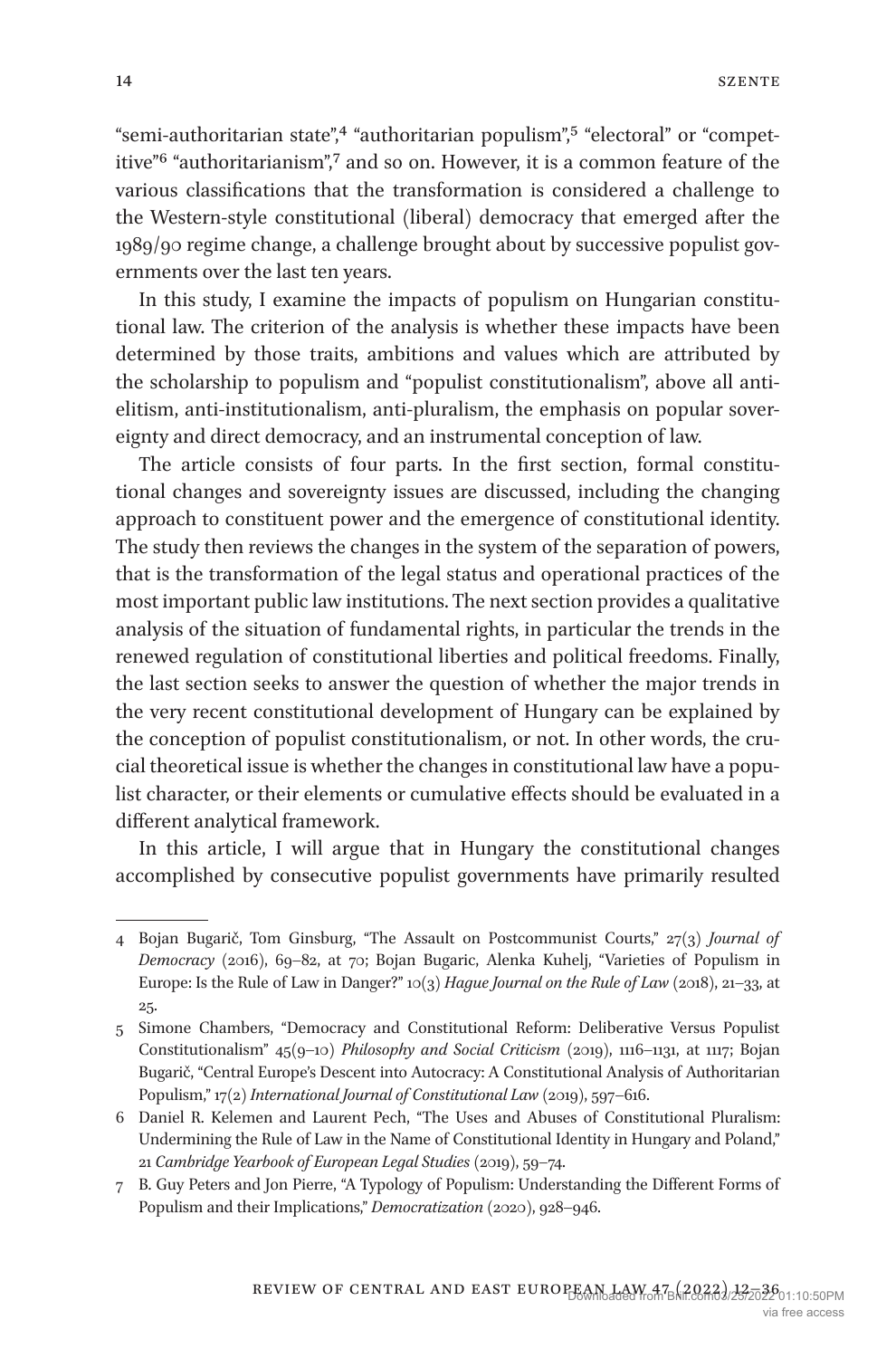in a semi-authoritarian transition, and the constitutional structure that has developed does not have any special features that would make this regime a "populist" constitutionalism. Undoubtedly, most characteristics of populism have been realised in the area of political communication or, possibly, in government policy-making, but these traits as such have not been transferred into the constitutional law. Indeed, if we disregard the features of populist constitutionalism that have not prevailed in the latest Hungarian constitutional development, that is, we only take into account the real constitutional changes, we must conclude that they are peculiarities of authoritarian constitutionalism in general terms, and they cannot be specifically linked to populism. If this is true, the concept or theory of "populist constitutionalism" does not provide an effective analytical framework for describing and understanding the Hungarian constitutional changes, even if the political system is pervaded with populist ideas and practices.

#### **2 The Partisan Constitution and the Incessant Constitution-making**

The general elections of 2010 brought about a landslide victory for the conservative parties that had been in opposition for the preceding eight years. The main government party, Fidesz and its satellite coalition partner, the Christian Democrats, gained a two-thirds parliamentary majority as a result of the disproportionate election system. The new coalition government immediately started to change the constitutional landscape of the country; within less than a year of coming into power, it amended the Constitution of 1949/89<sup>8</sup> 12 times. Subsequently, Parliament, after a rapid and non-transparent preparatory phase, adopted a new constitution in April 2011, named the "Fundamental Law", with the votes of the government party mp s. However, the era of constitutionmaking was not finished; in recent years, the government majority has amended the Fundamental Law eight times, due to the fact that the government parties have obtained two-thirds majorities in the last three parliamentary elections, and (except between 2015 and 2018) have preserved their constitution-making power throughout the period.

As a consequence, the Fundamental Law of 2011 appears to be an everchanging constitution. In fact, on the same day it entered into force, a number

<span id="page-3-0"></span><sup>8</sup> Hungary was the only post-communist country in Central and Eastern Europe where, following the defeat of communist rule, no new constitution was adopted. However, during the period of democratic transition, the communist constitution, originally adopted as Act xx of 1949 was substantially revised by a constitutional amendment (Act xxxi of 1989), which is why it was frequently referred to in this way after 1989.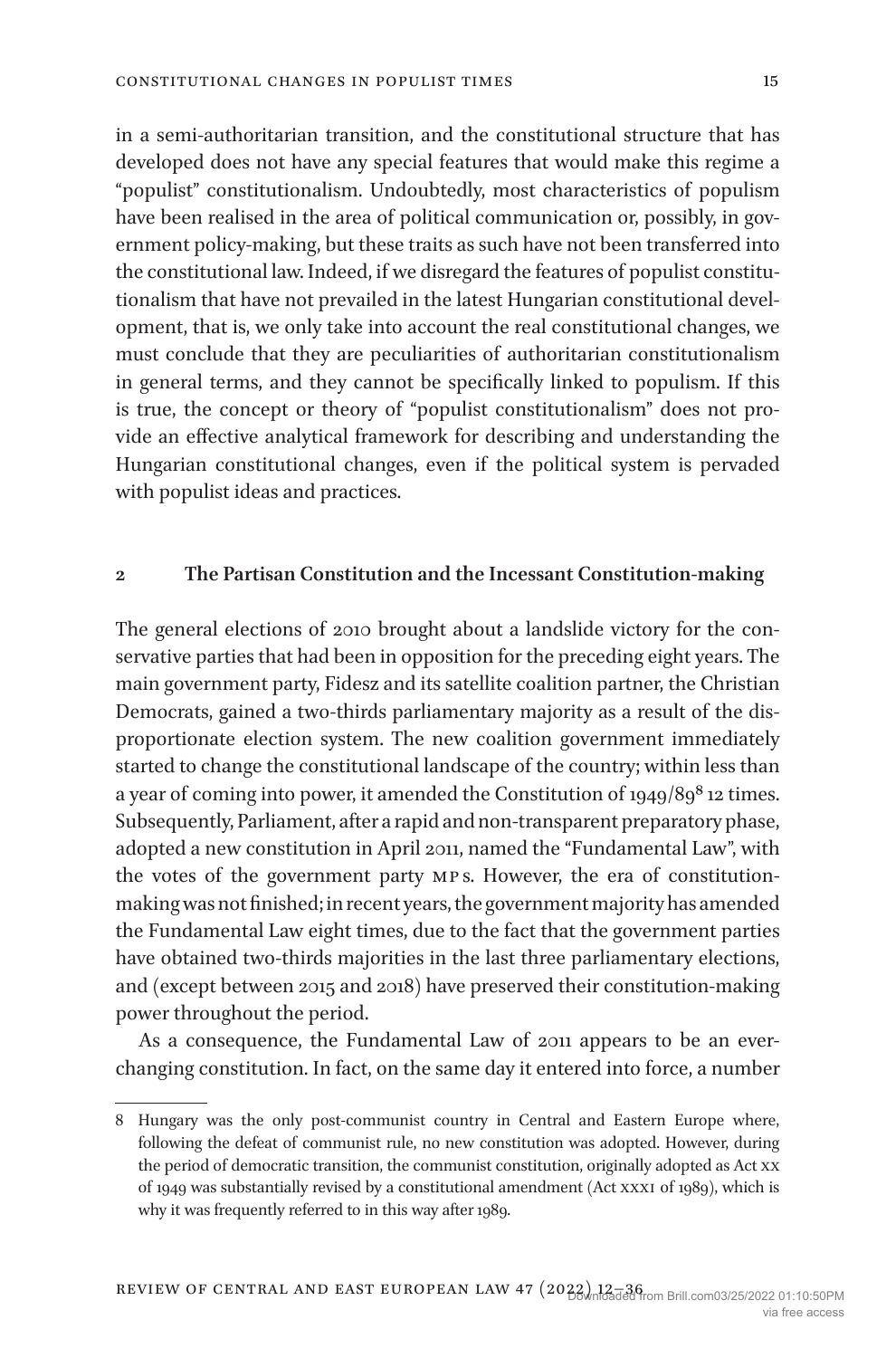of amendments were attached to the new constitutional text by a dubious legal act named the 'Transitional Provisions of the Fundamental Law', containing a political manifesto condemning the communist dictatorship in Hungary before the system change, and declaring the full responsibility of the largest opposition party (the Hungarian Socialist Party) for communist crimes. Although most of the Transitional Provisions were repealed by the Constitutional Court within a year,<sup>9</sup> most of its parts were built into the constitutional text later on. In practice, populists unscrupulously exploited their unlimited power and unilaterally, without any real consultation with the opposition parties, shaped the constitutional framework in accordance with their own political objectives.

## **2.1** *Changing the Constitutional Landscape*

By means of the new constitution and a whole series of constitutional amendments the government majority re-established the constitutional landscape by urging a new approach to the concept of a constitution, entrenching conservative-rightist ideological values in the constitutional text, and evolving the notion of constitutional identity.

The so-called "historical constitution", an unwritten constitution of medieval origin<sup>10</sup> that was in force until World War II, played a crucial role in all three exercises. After 2010, considerable efforts were made by the constitution maker to link the new constitution with the historical constitution. This was not entirely surprising given that both the Holy Crown and the historical constitution have been important parts of the political ideology of the domestic conservative right (and the far right) since the collapse of the communist regime and the transition to democracy in 1989/1990.

In the spirit of these aspirations, the new constitution was named the "Fundamental Law". Arguing for the compatibility of the unwritten, historical constitution and the new, complete written charter, it was said that

[t]oday's Fundamental Law (…) is part of a larger whole, part of a newly created historical continuity (…). We wanted to preserve the phrase "constitution", or to give it back to a living legal body with a thousand-year history, which is to be revived.<sup>11</sup>

<span id="page-4-0"></span><sup>9</sup> Decision 25/2012. (V. 18.) of the Constitutional Court.

<span id="page-4-1"></span><sup>10</sup> For a detailed analysis of the Hungarian historical constitution and the doctrine of the Holy Crown, see Zoltán Szente, "The Doctrine of the Holy Crown in the Hungarian Historical Constitution," 4(1) *Journal on European History of Law* (2013), 109–115.

<span id="page-4-2"></span><sup>11</sup> József Szájer, *Szabad Magyarország, szabad Európa: Újabb tizenöt év. Beszédek, írások, dokumentumok 1998‒2013* (Budapest, 2014) 840–841.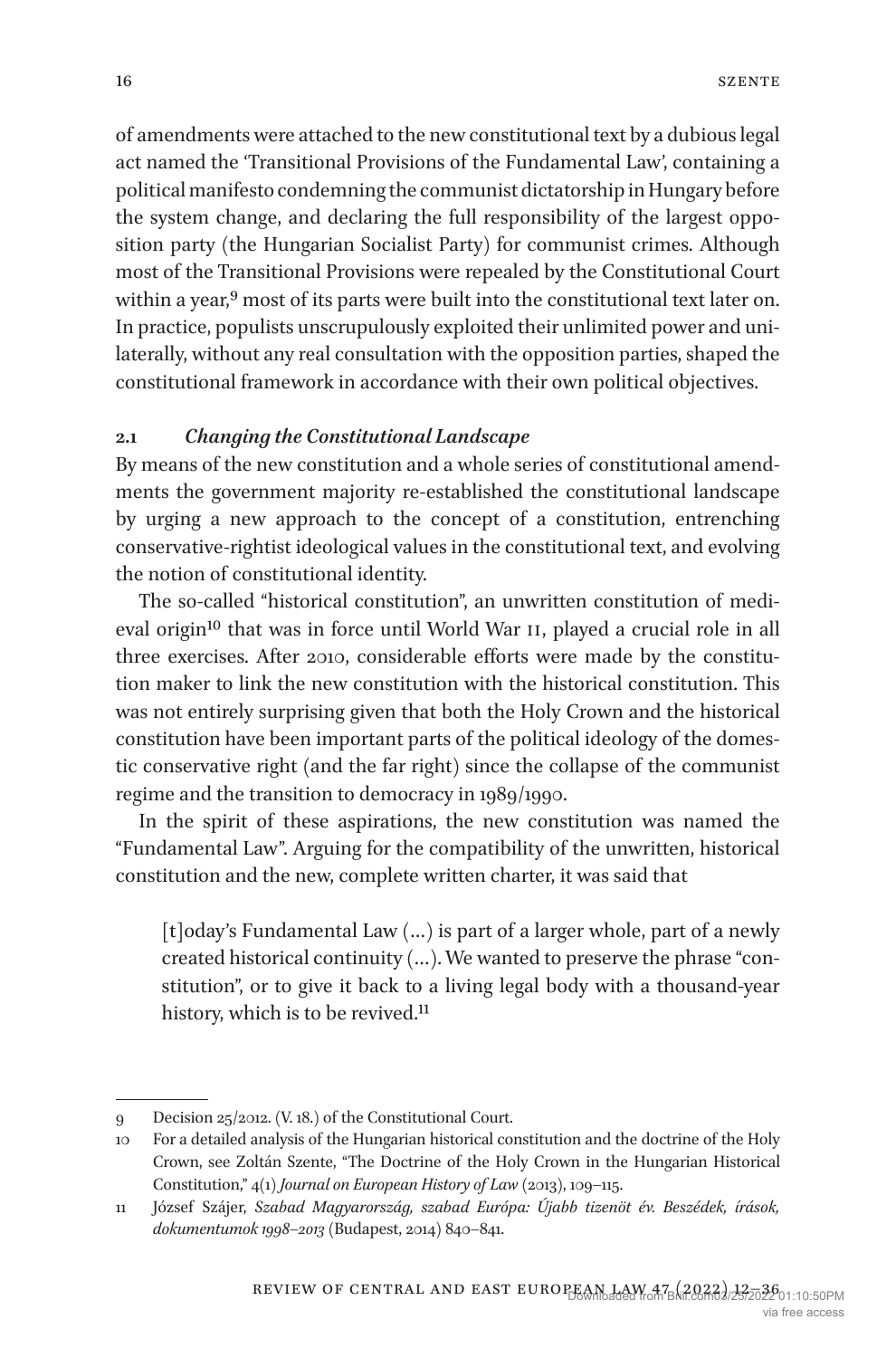In this view, the concept of "constitution" covers a whole constitutional system, including both the ancient constitutional traditions and the rules of the newly adopted Fundamental Law. Moreover, as the argumentation continues, this re-conceptualization was necessary because the communist constitution "expropriated, [and] deprived the term 'constitution' of its original historical meaning"[.12](#page-5-0) In any case, the Fundamental Law is only a part of the constitution, and the revived constitutional concept incorporates the Fundamental Law. It is to be noted, however, that this approach was not put into practice; constitutional jurisprudence and scholarship use the terms "constitution" and "Fundamental Law" interchangeably.

Nevertheless, the attempts to revive the historical constitution has not been completely unsuccessful. The Preamble of the Fundamental Law declares that

[w]e honour the achievements of our historical constitution and we honour the Holy Crown, which embodies the constitutional continuity of Hungary's statehood and the unity of the nation,

and the constitutional text provides that

[t]he provisions of the Fundamental Law shall be interpreted in accordance with (…) the National Avowal [the preamble] and the achievements of our historical constitution[.13](#page-5-1)

These references are treated as interpretative aids requiring the Constitutional Court to pay attention to the ancient constitution when it reveals the meaning of the Fundamental Law.

Another trend has been to lay down certain conservative and Christian commitments in the constitutional text. In particular, the Preamble of the Fundamental Law, the so-called "National Avowal" contains certain ideological values, such as a reference to the role of Christianity in "preserving nationhood", or expressing the nation's honor of "the Holy Crown, which embodies the constitutional continuity of Hungary's statehood and the unity of the nation". Other conservative values also emerge in the normative text of the Constitution, such as the traditional concept of family and marriage,<sup>14</sup> or the enhancement of religion, nation, community, work and family.

<span id="page-5-0"></span><sup>12</sup> *Ibid*.

<span id="page-5-1"></span><sup>13</sup> Article R Section (3) of the Fundamental Law.

<span id="page-5-2"></span><sup>14</sup> "Hungary shall protect the institution of marriage as the union of a man and a woman established by voluntary decision, and the family as the basis of the survival of the nation. Family ties shall be based on marriage or the relationship between parents and children." Art. L Section (1) of the Fundamental Law.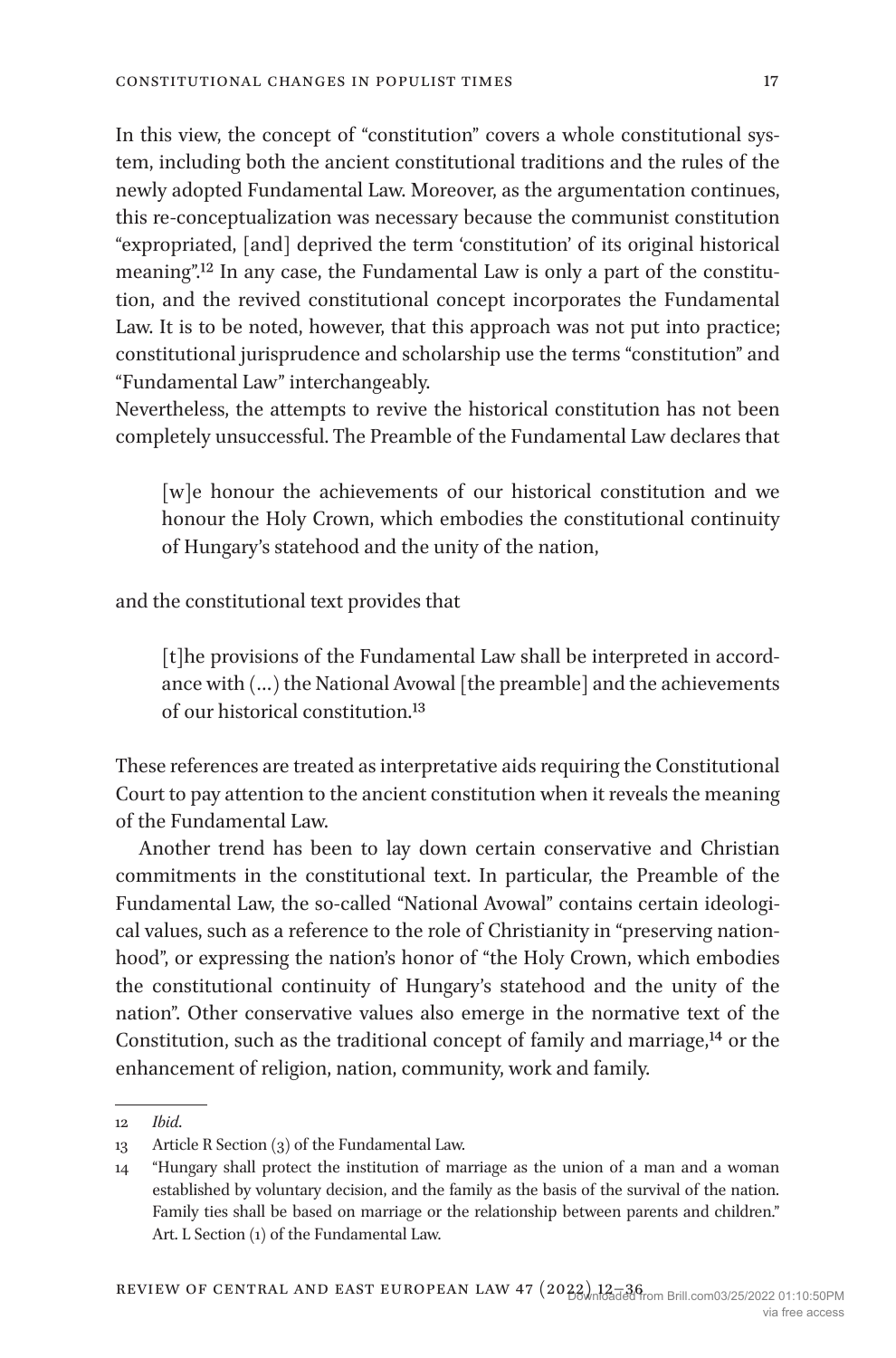The introduction of the concept of constitutional identity was also an innovation, as this notion had been completely unknown in Hungarian constitutional law before 2016. In that year, the Constitutional Court discovered this concept[15](#page-6-0) at the peak of the government's anti-migrant and anti-EU campaign, which sharply opposed the refugee policy of the European Union. In this decision, the Court, interpreting the so-called EU-clause of the Fundamental Law,<sup>16</sup> reserved the power to consider whether the joint exercise of powers between Hungary and the EU institutions violates Hungary's sovereignty and self-identity based on its "historical constitution". The Court said that for this purpose, it may carry out a so-called "sovereignty control" on the one hand, and an "identity control" on the other. Unfortunately, the Constitutional Court did not define the concept of constitutional identity, but only stated that it will determine the meaning of constitutional identity on the basis of the whole Fundamental Law and its provisions, in accordance with their purpose, the preamble of the Constitution, and the achievements of the historical constitution, on a case-by-case basis.

However, this practice did not continue after the basic elements of constitutional identity had been constitutionalized, i.e. built into the text of the Fundamental Law through constitutional amendments. This mission was accomplished by the Seventh Amendment to the Fundamental Law in May 2018. This modification inserted a new sentence in the Preamble saying that "the protection of our identity rooted in our historical constitution is a fundamental obligation of the State". Almost the same requirement was repeated in a normative text stating that "[t]he protection of the constitutional identity and Christian culture of Hungary shall be an obligation of every organ of the State".[17](#page-6-2) In parallel, the EU-clause was complemented by a constitutional stipulation providing that the joint exercise of competences with EU institutions must "comply with the fundamental rights and freedoms provided for in the Fundamental Law", and it may "not limit the inalienable right of Hungary to determine its territorial unity, population, form of government and state structure."

In sum, the deep transformation of the constitutional landscape reflects partly the ideological commitments of the government coalition, and partly its current political interests[.18](#page-6-3)

<span id="page-6-0"></span><sup>15</sup> Decision 22/2016. (xii. 5.) of the Constitutional Court.

<span id="page-6-1"></span><sup>16</sup> This clause determines the constitutional conditions of Hungary's membership in the European Union. See Art. E of the Fundamental Law.

<span id="page-6-2"></span><sup>17</sup> Art. R Section (4) of the Fundamental Law.

<span id="page-6-3"></span><sup>18</sup> Fruszina Gardos-Orosz, "Why Does a Constitutional Change Emerge and Who Has a Say in It? Constitution Making, Constitutional Amendment and their Constitutional Review in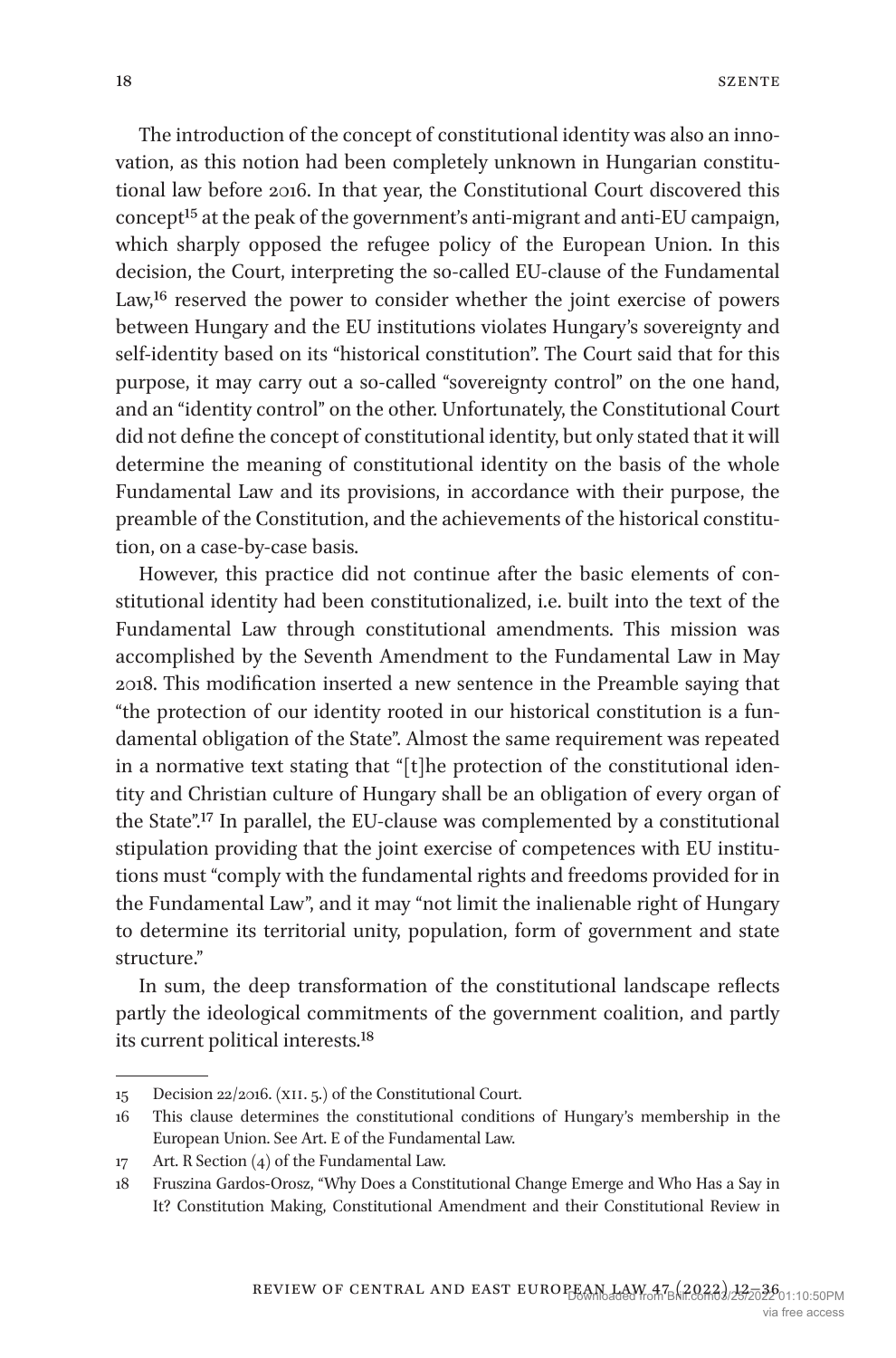### *2.2 Constitutional Changes and Populist Aspirations*

Although "populism" is a contested concept,[19](#page-7-0) there is a broad consensus that one of the distinguishing features of modern populism is its "constitutional project", that is, the ambitions of populists to pursue constitutional changes to achieve their goals when they come to power.[20](#page-7-1) However, it is not easy to identify the most important populist ideas or ambitions regarding constitutionalism and constitution-making. Some of them are too abstract to be tested by real and formal constitutional changes, such as the "specific readings of the theories of constituent power, popular sovereignty and constitutional iden-tity",<sup>[21](#page-7-2)</sup> "a procedural vision of democracy",<sup>[22](#page-7-3)</sup> "institutionalized populism",<sup>23</sup> or, similarly, "constitutional practices that emphasize their populist character".<sup>[24](#page-7-5)</sup> Others, however, refer to specific features of constitutional policy whose validity or relevance can be checked in relation to Hungary. Some of these features can indeed be found in the recent development of the Hungarian constitution, but others are completely absent.

First, according to an often cited view, populism is a specific political phenomenon, which can be compared to a chameleon that adapts to the color of its environment.[25](#page-7-6) Accordingly, it only provides a framework that can be filled with substantive ideologies such as socialism or conservatism.<sup>26</sup> This means that although it can be considered an ideology, it is not a system of ideas that provides a comprehensive explanation for social coexistence or that defines the ideal of the best political system.

Hungary between 2010 and 2018", in Martin Belov and Antoni Abat i Ninet (eds.), *Revolution, Transition, Memory and Oblivion* (Cheltenham, Edward Elgar, UK, 2020), 184–209.

<span id="page-7-0"></span><sup>19</sup> Cas Mudde and Rovira Kaltwasser, *Populism: A Very Short Introduction* (Oxford University Press, Oxford, UK, 2017); Zoltán Szente, "Populism and Populist Constitutionalism", in Fruzsina Gárdos-Orosz and Zoltán Szente (eds.), *Populist Challenges to Constitutional Interpretation in Europe and Beyond* (Routledge, London, UK, 2021).

<span id="page-7-1"></span><sup>20</sup> Paul Blokker, "Populism as a Constitutional Project," 17(2) *International Journal of Constitutional Law* (2019), 536–553.

<span id="page-7-2"></span><sup>21</sup> Luigi Corrias, "Populism in a Constitutional Key: Constituent Power, Popular Sovereignty and Constitutional Identity," 12(1) *European Constitutional Law Review* (2016), 6–26, at 9.

<span id="page-7-3"></span><sup>22</sup> Fournier, *op.cit.* note 3, 381.

<span id="page-7-4"></span><sup>23</sup> Anselmi, *op.cit.* note 3, 90.

<span id="page-7-5"></span><sup>24</sup> Oran Doyle, "Populist Constitutionalism and Constituent Power," 20(2–3) *German Law Journal* (2019), 161–180, at 164.

<span id="page-7-6"></span><sup>25</sup> Paul Taggart, *Populism* (Open University Press, Buckingham, UK, 2000), 4.

<span id="page-7-7"></span><sup>26</sup> Axel Mueller, "The Meaning of ʻPopulism'," 45(9–10) *Philosophy and Social Criticism* (2019), 1025–1057, at 1029; Bojan Bugaric, "The Two Faces of Populism: Between Authoritarian and Democratic Populism," 20(2–3) *German Law Journal* (2019), 390–400, at 392; Cas Mudde, "The Populist Zeitgeist," 39(4) *Government and Opposition* (2004), 541–563, at 544.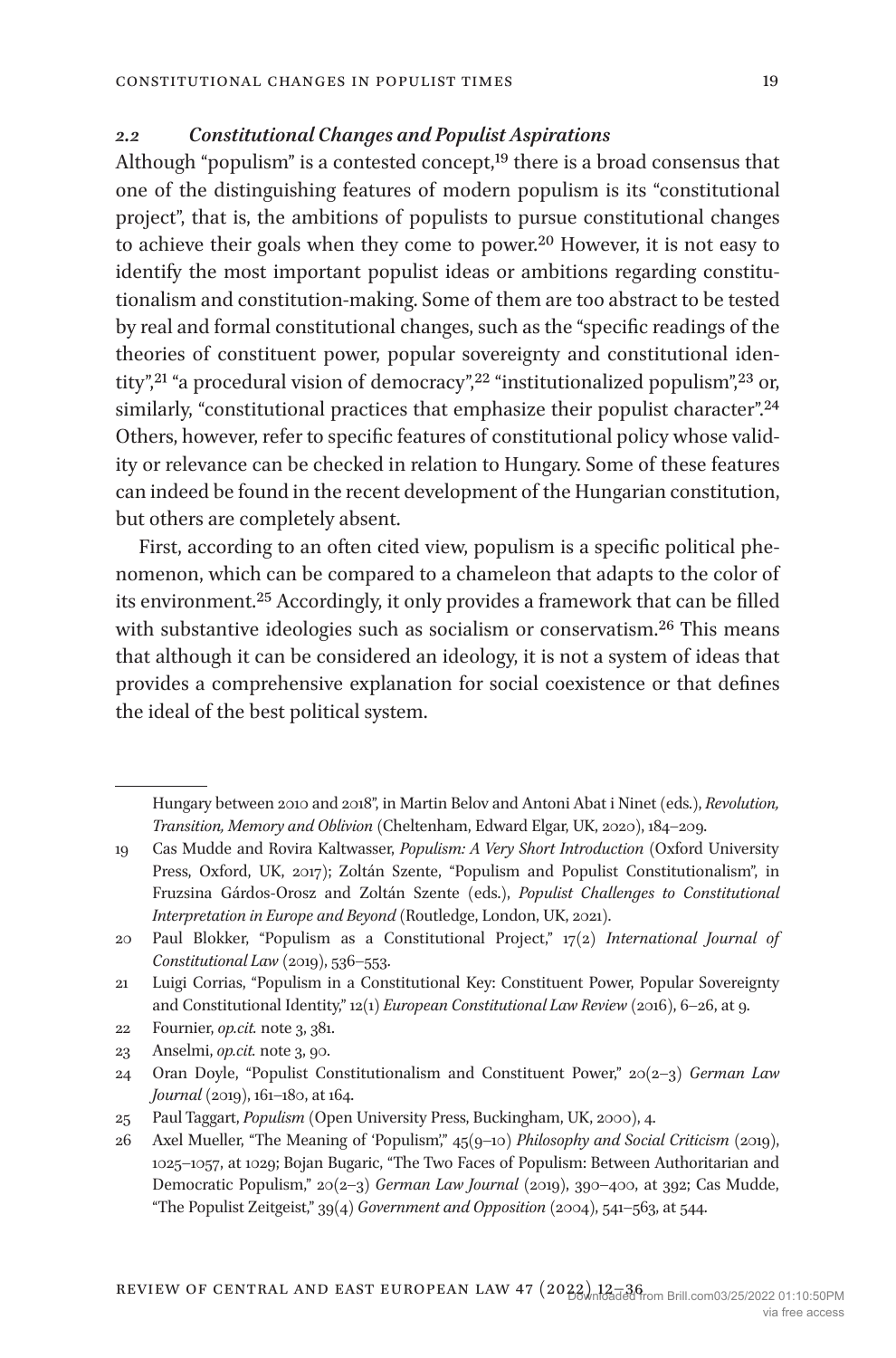Nonetheless, without disputing the view that populism cannot be considered a political ideology equivalent to liberalism, conservatism or other classical theories, as regards the constitutional representation of political ideologies, the Hungarian Fundamental Law undoubtedly has a firm ideological character inasmuch as it contains many explicit archaic and conservative values and references. The construction of the Hungarian constitutional identity, based on the Christian culture of the Hungarian state and the ancient historical constitution, the constitutionalization of the traditional conception of the family and marriage, and the declared anti-communist nature of the constitutional text all provide sufficient evidence for this conclusion.

Some scholars attribute a special approach to constituent power to populist constitutionalism. According to this view, the people is the constituent power, which "is ultimately not bound by constitutional constraints because it is the source from which the constitution receives its legitimacy"[.27](#page-8-0) Although the Preamble of the Fundamental Law, by way of certain solemn declarations, some filled with pathos (beginning with the words that "we the members of the Hungarian nation", and stating that the Constitution is promulgated by "an alliance among Hungarians of the past, present and future"), seems to represent this approach, the constitutional text clarifies that the National Assembly has an exclusive constituent power, and this is clearly also stated in the postambulum of the text,<sup>28</sup> as well.

Another characteristic attributed to populist constitutionalism is the instrumentalization of law. According to this view, the major function of law is to realize political will and to preserve power.[29](#page-8-2) Besides this, in authoritarian populist systems, the formal legitimization of political decisions and the maintenance of the appearance of democracy and the rule of law are also important functions of the legal system[.30](#page-8-3) Since 2010, this feature has prevailed to the greatest extent in Hungary. Despite a frequently quoted 2012 statement of the Prime Minister Viktor Orbán that the Fundamental Law will be "as firm as granite", the Fundamental Law of 2011 is probably the most flexible constitution in the world. So far, it has been amended nine times in its ten years of existence. The amendments were, in many cases, actually packages of modifications,

<span id="page-8-0"></span><sup>27</sup> Corrias, *op.cit.* note 21, 9.

<span id="page-8-1"></span><sup>28</sup> "We, the Members of the National Assembly elected on 25 April 2010, being aware of our responsibility before God and man and in exercise of our constituent power, hereby adopt this to be the first unified Fundamental Law of Hungary."

<span id="page-8-2"></span><sup>29</sup> Blokker, *op.cit.* note 20, 545; Landau, *op.cit.* note 1, 532; Jan-Werner Müller, *What Is Populism?* (University of Pennsylvania Press, Philadelphia, US, 2016) 91.

<span id="page-8-3"></span><sup>30</sup> Gábor Attila Tóth, "Constitutional Markers of Authoritarianism," 11(2) *Hague Journal on the Rule of Law* (2019), 37–61.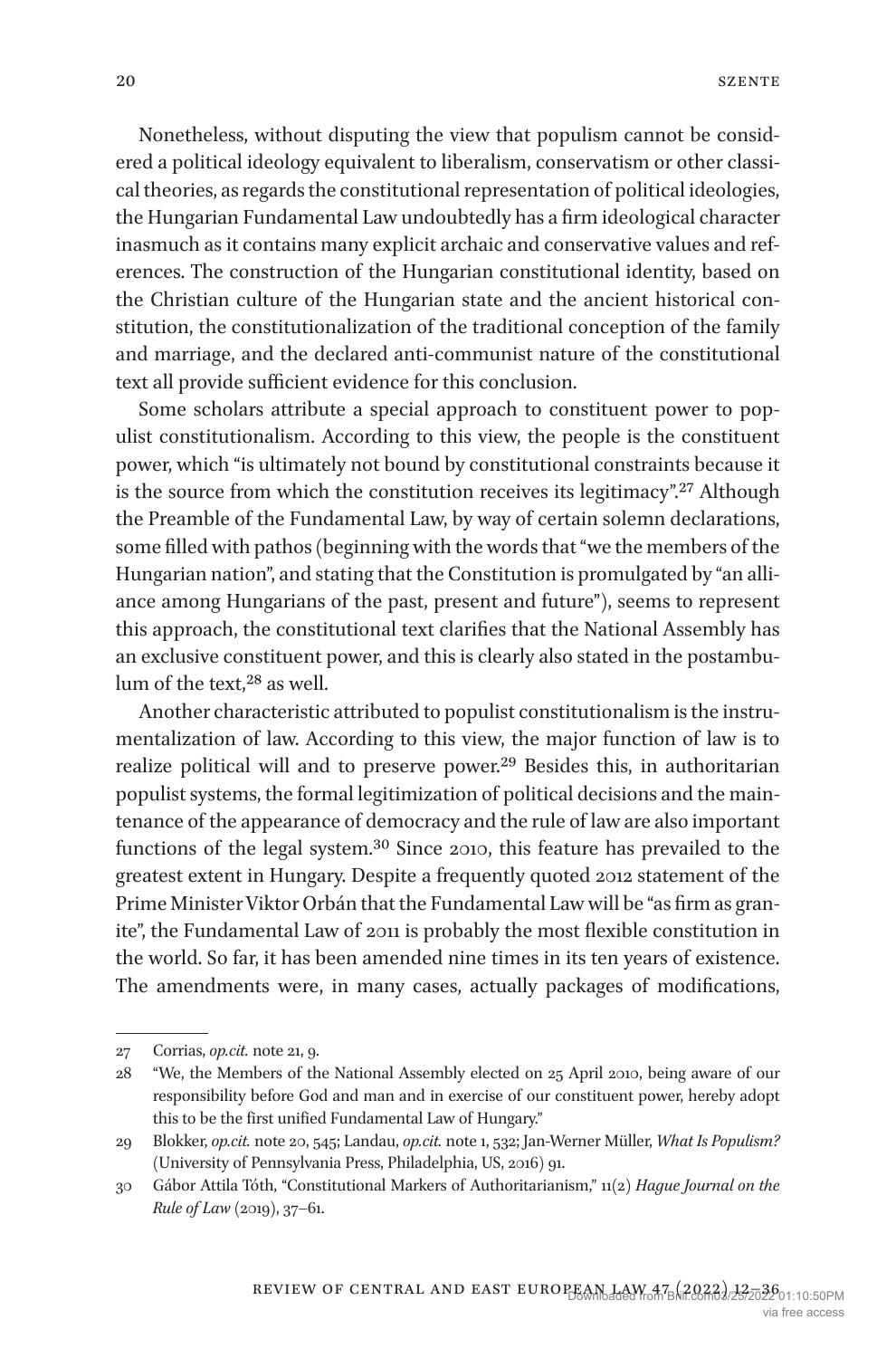changing various parts of the Constitution, among which there were no logical connections. These changes did not follow a coherent constitutional policy, but largely served current political needs. In fact, all the constitutional amendments were direct reactions to current political developments, which means that the constitution-making power has always been used as an effective tool to achieve political goals and as an ultimate political weapon of the government to destroy any resistance to its political stance.

For example, in 2013, the strongly criticized<sup>31</sup> Fourth Amendment incorporated into the constitutional text a number of legislative provisions which had been enacted by Parliament since 2010, but had been declared unconstitutional by the Constitutional Court. The function of this amendment was to correct the constitutional defects of the above-mentioned Transitional Provisions and the parliamentary legislation, and to eliminate the possibility of their future constitutional review. In this way, the government majority, among other things, incorporated into the constitutional text the political statement originally contained in the Transitional Provisions which stigmatized the Hungarian Socialist Party, the largest opposition party of the day and its legal predecessors as "criminal organizations" serving the communist dictatorship before the system change, set in stone the discriminative definition of marriage, removed constitutional obstacles to the political classification of religious communities, and reversed the Constitutional Court's decision which had repealed the legislative provisions restricting political campaigns. Then, in order to avoid any later constitutional review of the amendments of the Fundamental Law, the amendment made it clear that the Constitutional Court may only review them only from a procedural point of view. In 2016, the Seventh Amendment introduced the concept of constitutional identity and a new rule explicitly prohibiting the settlement of a 'foreign population' in Hungary to provide a political weapon for the Government to oppose the EU's refugee and immigration policy.

# **3 Moderate Formal, Substantial Informal Changes: State Capture in the System of the Separation of Powers**

The Fundamental Law of 2011 has not brought about significant changes in the institutional system of public power. The major constitutional rules

<span id="page-9-0"></span><sup>31</sup> See e.g. Imre Vörös, "The Constitutional Landscape after the Fourth and Fifth Amendments of Hungarian Fundamental Law," 55(1) *Acta Juridica Hungarica* (2014), 1–20; Imre Vörös, "A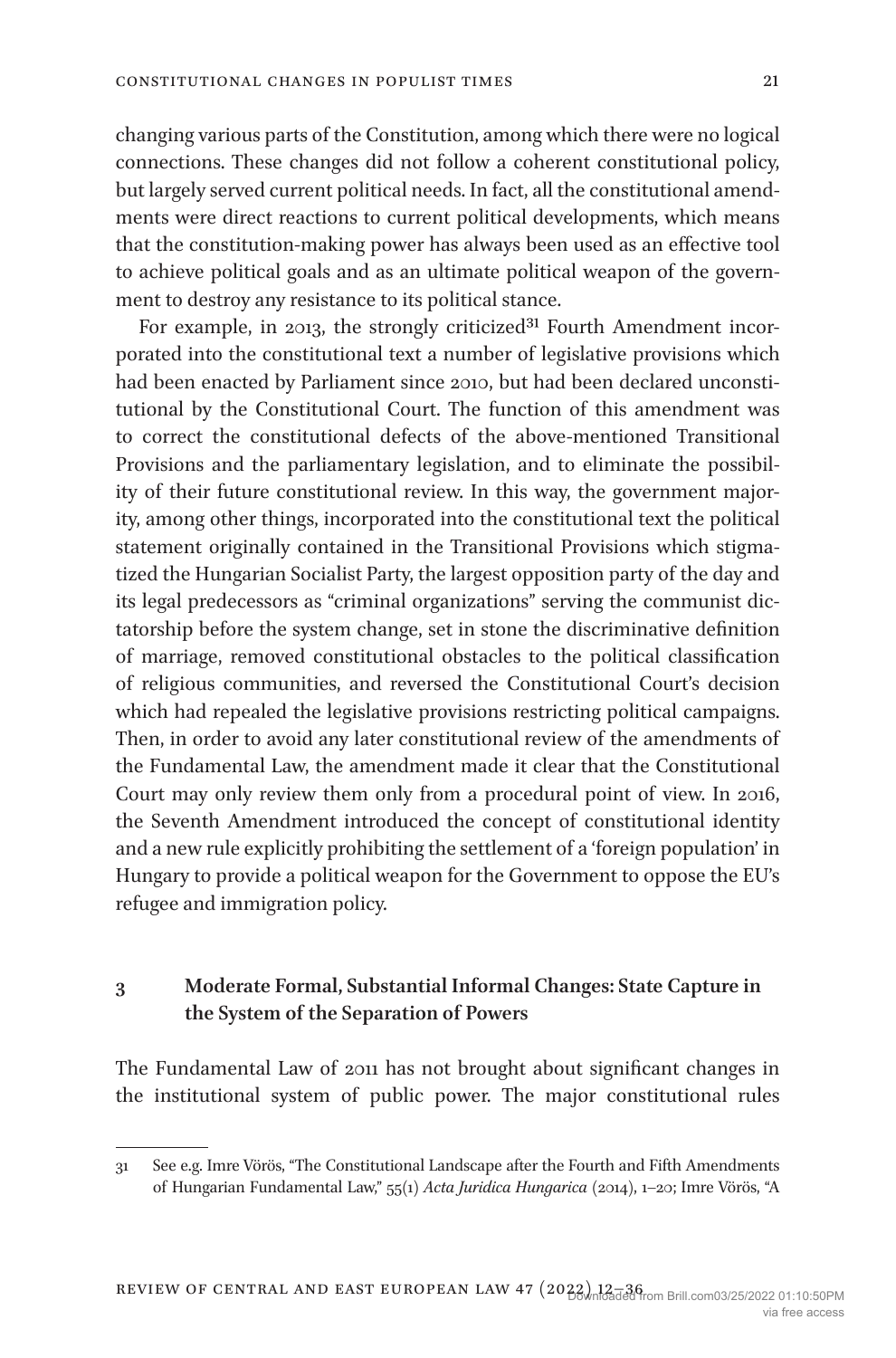governing the executive power, including the system of public administration have remained unchanged. Despite the ardent efforts to theorize the revival of the historical constitution and to discredit the former Constitution, the new constitutional regulation has not restored the institutional setting of the prewar era, but has by and large preserved the system of separation of powers as it developed after the 1989/90 regime change. Nevertheless, both the new constitution and the subsequent laws governing the legal status of these institutions have resulted in more and more minor changes which, in the end, have greatly influenced and transformed their functioning.

#### **3.1** *Towards Pseudo-parliamentarism?*

Some changes affecting the National Assembly had been desired for a long time, such as the establishment of a smaller Parliament or the introduction of parliamentary disciplinary rules. Both were accomplished from the beginning of the parliamentary term in 2014, when the number of members of Parliament was reduced from 386 to 199, and a well-elaborated system of parliamentary discipline was adopted.

More significant changes have taken place in the committee system of the National Assembly. One of them was the establishment of the Legislative Committee, which became a key player in the legislative process. In fact, this committee is the watchdog of the parliamentary majority, a kind of "small parliament" that practically performs the tasks of a plenary session behind closed doors and makes the involvement of the plenary in the legislative process almost entirely formal.

Since 2010, the changes in the legal status of MP<sub>s</sub> – such as the new disciplinary rules – have mainly been aimed at limiting opposition rights. In 2014, an amendment to the Act on the National Assembly introduced a rule prohibiting deputies from "holding a demonstration by material, image or sound media" in plenary or committee sittings of the Parliament. This regulation, as well as the parliamentary usage developed within its framework, is clearly in conflict with the case law of the European Court of Human Rights[.32](#page-10-0) The restrictions of access to public interest data (by imposing fees for data provision and extending its deadline) as well as the restriction of the right of MPs to enter public institutions have also resulted in the limitation of opposition rights. From

<sup>&#</sup>x27;Constitutional' Coup in Hungary between 2010–2014", in Bálint Magyar and Júlia Vásárhelyi (eds.), *Twenty-Five Sides of a Post-Communist Mafia State* (Central European University Press, Budapest, Hungary, 2017), 41–68, at 48–51.

<span id="page-10-0"></span><sup>32</sup> ECtHR, *Karácsony and Others v. Hungary,* ECtHR Judgment (17 May 2016) Appl. No. 42461/13 and 44357/13; ECtHR, *Szél and Others v. Hungary,* ECtHR Judgment (17 May 2016) Appl. No. 44357/13; ECtHR, *Szanyi v. Hungary,* ECtHR Judgment (8 November 2016) Appl. No. 35493/13.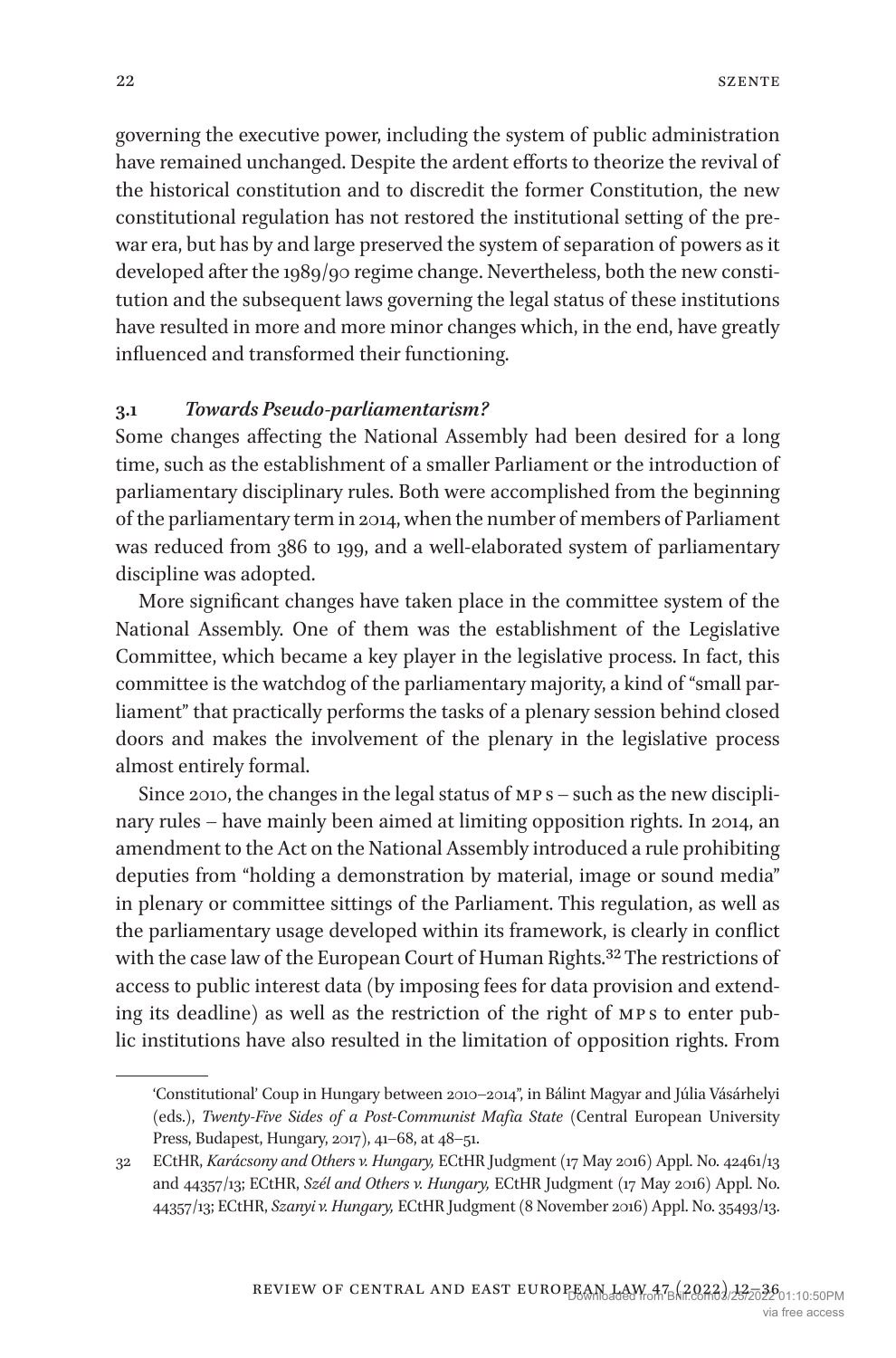2020, mp s can request information only from the heads of public bodies in a "pre-agreed manner", but these requests have recently often been rejected. In 2019, the National Assembly also tightened the regulations relating to parliamentary factions. Although the right of deputies to join parliamentary groups has been restricted since the democratic transition, this regulation became even more restrictive by the regulation prohibiting an mp who has left his or her political group from joining another parliamentary faction during his or her term of office.

Important changes have also taken place in parliamentary procedures. Although the plenary session of the deputies is the decision-making body of the Parliament, it plays a merely formal role; in the legislative process, due to special procedural rules some of which are unusual in constitutional democracies, Parliament does not have the opportunity to have a substantial influence on the content of laws, but in fact, automatically adopts bills submitted by the government or pro-government deputies, while opposition-initiated proposals are ignored. Among the parliaments of European countries, the Hungarian legislature is the only one where the main decision-making body of the legislature, the plenary sitting of mp s, does not have the opportunity for a second reading of legislative proposals[.33](#page-11-0) In other words, Parliament does not have the power to discuss in detail the bills submitted to it, which means that it cannot debate individual motions. According to the procedural rules, the second reading of bills is carried out only by the standing committee appointed for that purpose. The Parliament can only discuss the compiled, unified proposal of amendments supported by the Legislative Committee. In this respect, the standing committees are no longer advisory bodies of the plenary, but substitute it.

The so-called block vote, which is the voting method for bills introduced in 2014, logically fits with the exclusion of the second plenary reading. Accordingly, as a general rule, the National Assembly may not vote on individual amendments submitted to bills, but may only adopt or reject a single package containing all the amendments supported by the Legislative Committee. The same is true of the legislative text, because Parliament can only vote *en bloc* on the whole text of the consolidated bill (i.e. completed by the supported amendments). If mp s can only vote on the whole proposal, they will not be

<span id="page-11-0"></span><sup>33</sup> In other parliamentary systems, it is – exceptionally – possible not to hold a plenary debate before the committee stage of the legislative process. But usually, the bill shuttles between the plenary and the appointed committee. Lieven De Winter, "Government Declarations and Law Production," in Herbert Döring and Mark Hallerberg (eds.), *Patterns of Parliamentary Behaviour. Passage of Legislation Across Western Europe* (Ashgate, Farnham, UK, 2004), 35– 56, at 45.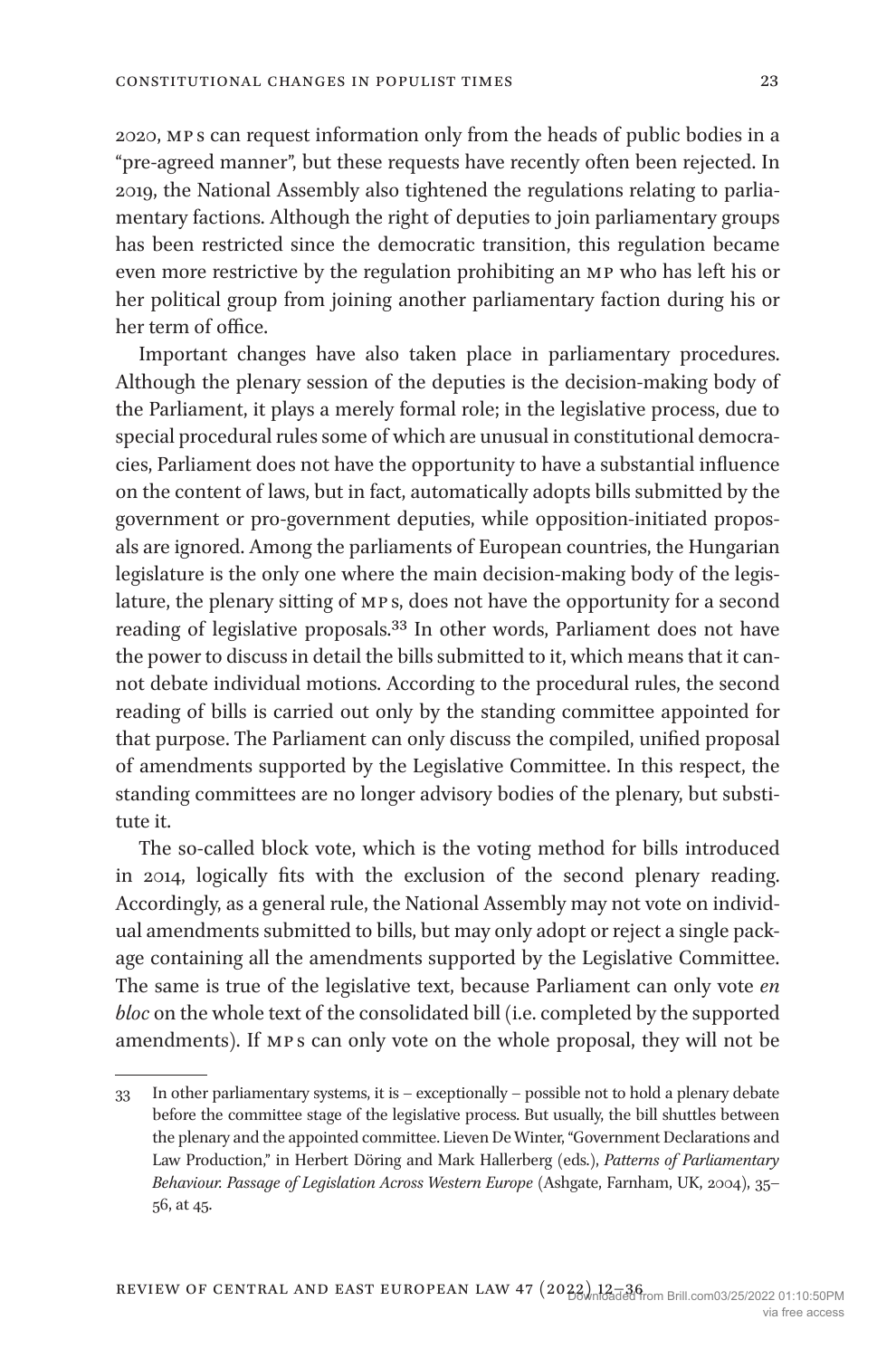able to enforce their real preferences, but they are forced to cast a so-called strategic vote, avoiding the worst decision (e.g., the rejection of Government bills for government party MPs), rather than passing the best text of the law.<sup>34</sup>

Since 2010, the legislative process has been accelerated in many other ways as well. For instance, it has been a well-known technique that deputies of the government parties have submitted bills to Parliament that otherwise were prepared by the ministries or other central government agencies, in order to circumvent the procedural requirements of the law-making process of government bills. As a consequence of these procedural changes, the quality of parliamentary legislation has significantly decreased since 2010. The illustrative examples of this low-level law-making are the frequent adoption of "personalized laws" (statutes tailored to individuals), the growing number of so-called omnibus (in Hungarian terminology: "salad") laws (a codification technique by which several laws on very different topics are modified by a single Act of Parliament), or the fact that since 2010, far more laws have been enacted in much less time.

Due to these procedural changes, in legal terms, the Hungarian National Assembly is surely one of the weakest legislative powers in Europe. So it is often regarded in constitutional scholarship as a "rubber-stamp" parliament[.35](#page-12-1)

#### **3.2** *Popular Sovereignty in Constitutional Theory and Practice*

For most scholars, populism claims to represent the "real" interests of the peo-ple,<sup>36</sup> as opposed to the political elite that holds (or usurps) power.<sup>[37](#page-12-3)</sup> In this view, popular sovereignty has a paramount importance and, consequently, the various forms of direct citizens' participation, especially general elections and referendums, are given special significance.

The election rules have been rewritten a number of times since 2010. The changes were usually favorable for the government parties, which have always unscrupulously exploited their two-thirds parliamentary majority which is necessary for amending these rules. Thus, the new election rules introduced a one-round method instead of the earlier two-round voting system, which

<span id="page-12-0"></span><sup>34</sup> Bjørn Erik Rasch, "Parliamentary Floor Voting Procedures and Agenda Setting in Europe," 25(1) *Legislative Studies Quarterly* (2000), 3–23, at 6.

<span id="page-12-1"></span><sup>35</sup> See e.g. Kim Lane Scheppele, "Autocratic Legalism," 85(2) *The University of Chicago Law Review* (2018), 545–584, at 552; Zoltán Szente, "How Populism Destroys Political Representation (Anti-)Parliamentary Reforms in Hungary after 2010," 39(2) *Diritto Pubblico Comparato ed Europeo* (2019), 1609–1618, at 1618.

<span id="page-12-2"></span><sup>36</sup> Julian Scholtes, "The Complacency of Legality: Constitutionalist Vulnerabilities to Populist Constituent Power," 20(2–3) *German Law Journal* (2019), 351–361, at 352.

<span id="page-12-3"></span><sup>37</sup> Margaret Canovan, "Trust the People! Populism and the Two Faces of Democracy,"  $47(i)$ *Political Studies* (1999), 2–16, at 3; Mudde, *op.cit.* note 26, 543.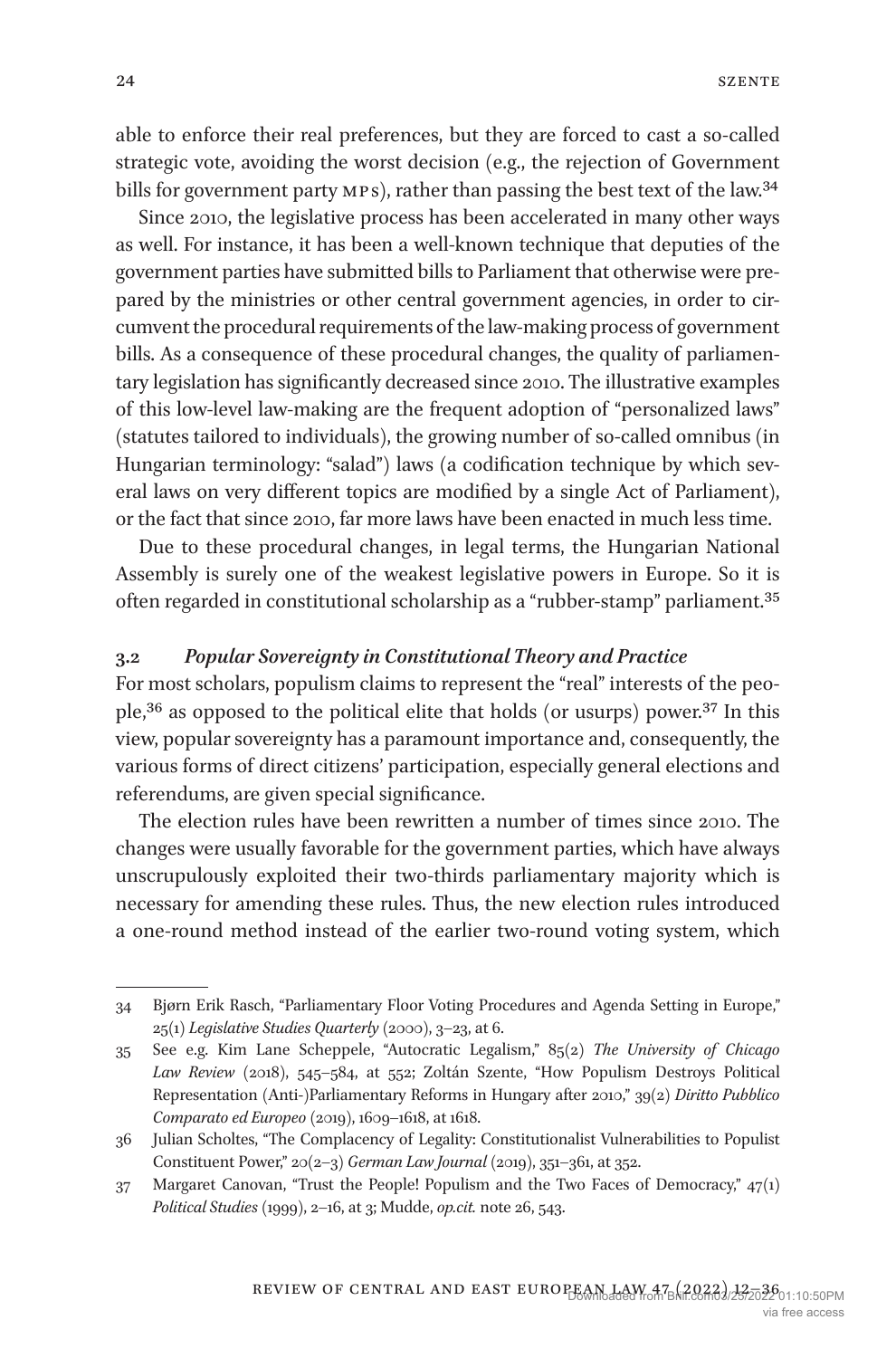served the interests of the ruling government coalition that had successfully integrated the moderate right-wing parties in the preceding years, while the opposition was (and has remained) hopelessly fragmented. Then, in particular, the practice of gerrymandering (redrawing the constituency boundaries in favor of the government party candidates), the discriminatory election rules (allowing postal voting for citizens living beyond the state borders, but denying it to those who are abroad only on the day of the vote), the legal restrictions on political campaigns (allowing only free political advertisements to the commercial media), and the activity of the public media (functioning as a tool of government propaganda) has led to serious concerns and criticism.[38](#page-13-0)

The diminishing importance of Parliament has not been accompanied by the rise of direct democracy. In fact, the procedural rules of the national referendum have been tightened, as the relevant law raised the turnout required for its validity from 25% to 50% of voters. In addition, the National Election Commission, whose membership was renewed after 2010, has followed a practice beneficial for the government parties, of refusing the vast majority of referendum initiatives. As a result, in the last decade, only one national referendum has been held, in 2016, which had been proposed by the government, although the constitutionality of that initiative was contested[.39](#page-13-1)

## **3.3** *Reconfiguring Constitutional Review*

In the dawn of the democratic transition process in 1989, the Constitutional Court was established, as one of various new institutions. In its formative years, the Court played a decisive role in constitutional development, elaborating the constitutional standards of the rule of law. The Court was often labelled as being among the most activist courts, both in terms of its jurisdiction and its interpretive practice,<sup>40</sup> which was the most effective counterbalance of the

<span id="page-13-0"></span><sup>38</sup> See in detail, Hungary Parliamentary Elections 6 April 2014 OSCE/ODIHR Limited Election Observation Mission Final Report, osce Office for Democratic Institutions and Human Rights, Warsaw, 11 July 2014.; Hungary parliamentary elections 8 April 2018 OSCE/ODIHR Limited Election Observation Mission Final Report, osce Office for Democratic Institutions and Human Rights, Warsaw, 27 June 2018.

<span id="page-13-1"></span><sup>39</sup> See Zoltán Szente, "The Controversial Anti-Migrant Referendum in Hungary is Invalid," available at [https://www.constitutional-change.com/the-controversial-anti-migrant](https://www.constitutional-change.com/the-controversial-anti-migrant-referendum-in-hungary-is-invalid/)[referendum-in-hungary-is-invalid/.](https://www.constitutional-change.com/the-controversial-anti-migrant-referendum-in-hungary-is-invalid/)

<span id="page-13-2"></span><sup>40</sup> Gábor Halmai, "The Hungarian Approach to Constitutional Review: The End of Activism? The First Decade of the Hungarian Constitutional Court," in Wojciech Sadurski (ed.), *Constitutional Justice, East and West. Democratic Legitimacy and Constitutional Courts in Post-Communist Europe in a Comparative Perspective* (Kluwer Law International, The Hague, London and New York, 2002), 189–211; Herman Schwartz, *The Struggle for Constitutional Justice in Post-Communist Europe* (The University of Chicago Press, Chicago, 2000) 87–108.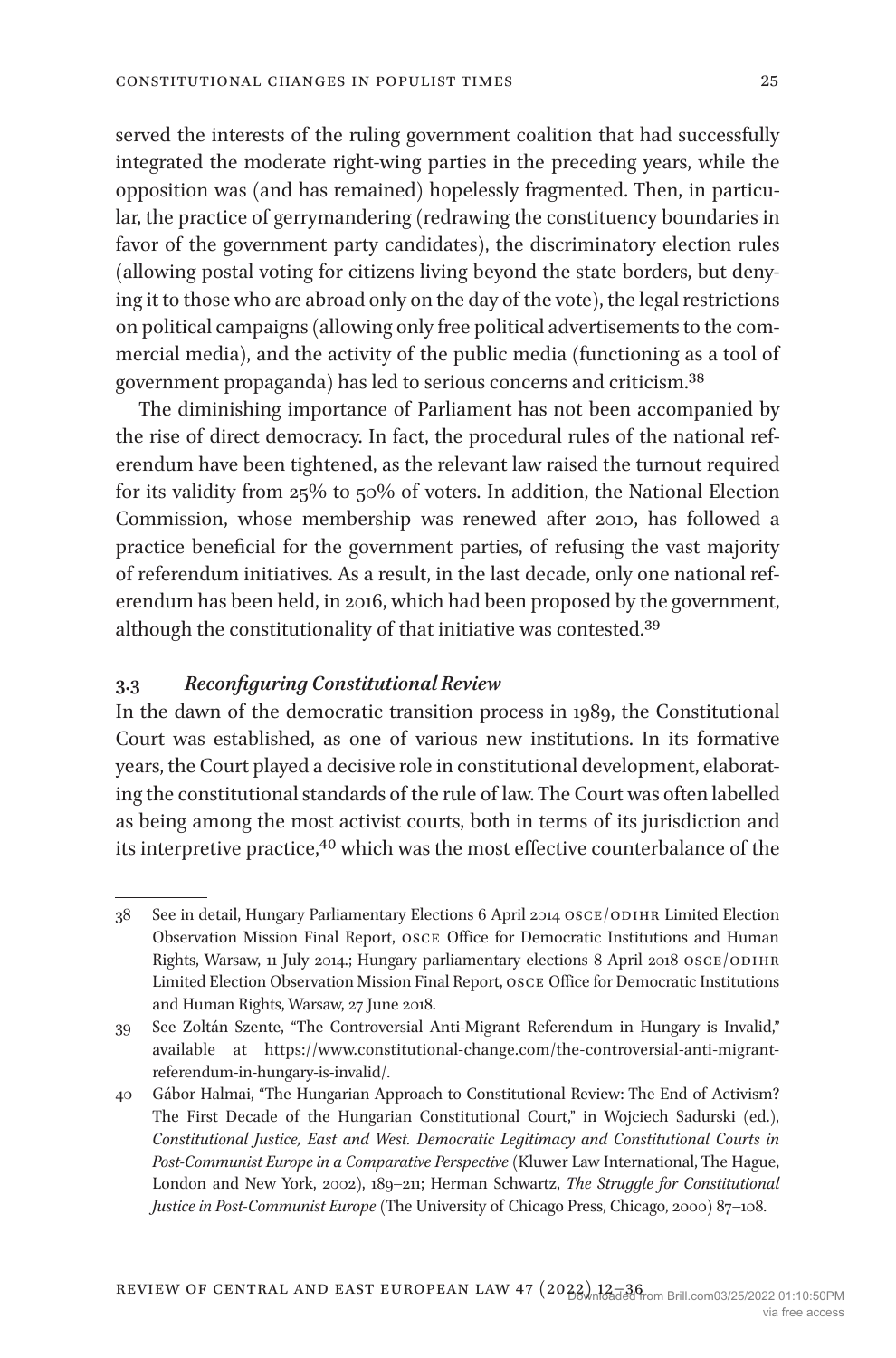legislative and executive power. However, the position of the Court changed profoundly after 2010. Within just a few months of the elections in 2010, the government majority transformed the method of nominating Constitutional Court judges, practically introducing partisan elections of the members of the Court. As a result, since 2010, the Fidesz government has been able to appoint solely its own people to the Constitutional Court. In addition, the number of constitutional judges was increased from eleven to fifteen on the grounds of the expected growth in its workload in parallel with the Court's extended function of handling constitutional complaints. In fact, this measure opened the way for a "court packing", as the government majority exploited the possibility of choosing the new judges without compromising with the opposition. In this way, judges loyal to the government quickly became the majority, which was immediately reflected in the case-law of the Court.<sup>41</sup> This partisan control of the Court was extended by the new Fundamental Law, empowering Parliament to elect the head of the Court (before that, he or she was elected by the justices themselves).

The changes deeply affected the jurisdiction of the Court. Its core activity was essentially restructured so as to become the controller of the judiciary, moving away from its original role as a counterweight to the legislative power. By abolishing the so-called *actio popularis* (i.e., the right of everyone, even without any personal interest, to turn to the Court to review the constitutionality of a statutory act), the most effective tool to launch a judicial review procedure in constitutionally controversial cases ceased to exist, and only some public authorities were granted the right to initiate a constitutional review procedure[.42](#page-14-1) Furthermore, the range of constitutional review itself was curtailed, and since 2011 the Court, with a few irrelevant exceptions, has not been able to review and annul public finance legislation. Nevertheless, the Constitutional Court was compensated to a degree for the loss of its fundamental power; the new Constitution, on the German pattern, introduced the politically neutral institution of individual constitutional complaint. Today, the Court largely deals with these cases.

Although the government-friendly judges were already in the majority in the body by 2013, the Fourth Amendment to the Fundamental Law in that year repealed all Constitutional Court rulings prior to the entry into force of the new Constitution.

<span id="page-14-0"></span><sup>41</sup> Zoltán Szente, "The Political Orientation of the Members of the Hungarian Constitutional Court between 2010 and 2014," 1(1) *Constitutional Studies* (2016), 123–149.

<span id="page-14-1"></span><sup>42</sup> Fruzsina Gárdos-Orosz, "The Hungarian Constitutional Court in Transition – from Actio Popularis to Constitutional Complaint," 53(4) *Acta Juridica Hungarica* (2012), 302–315.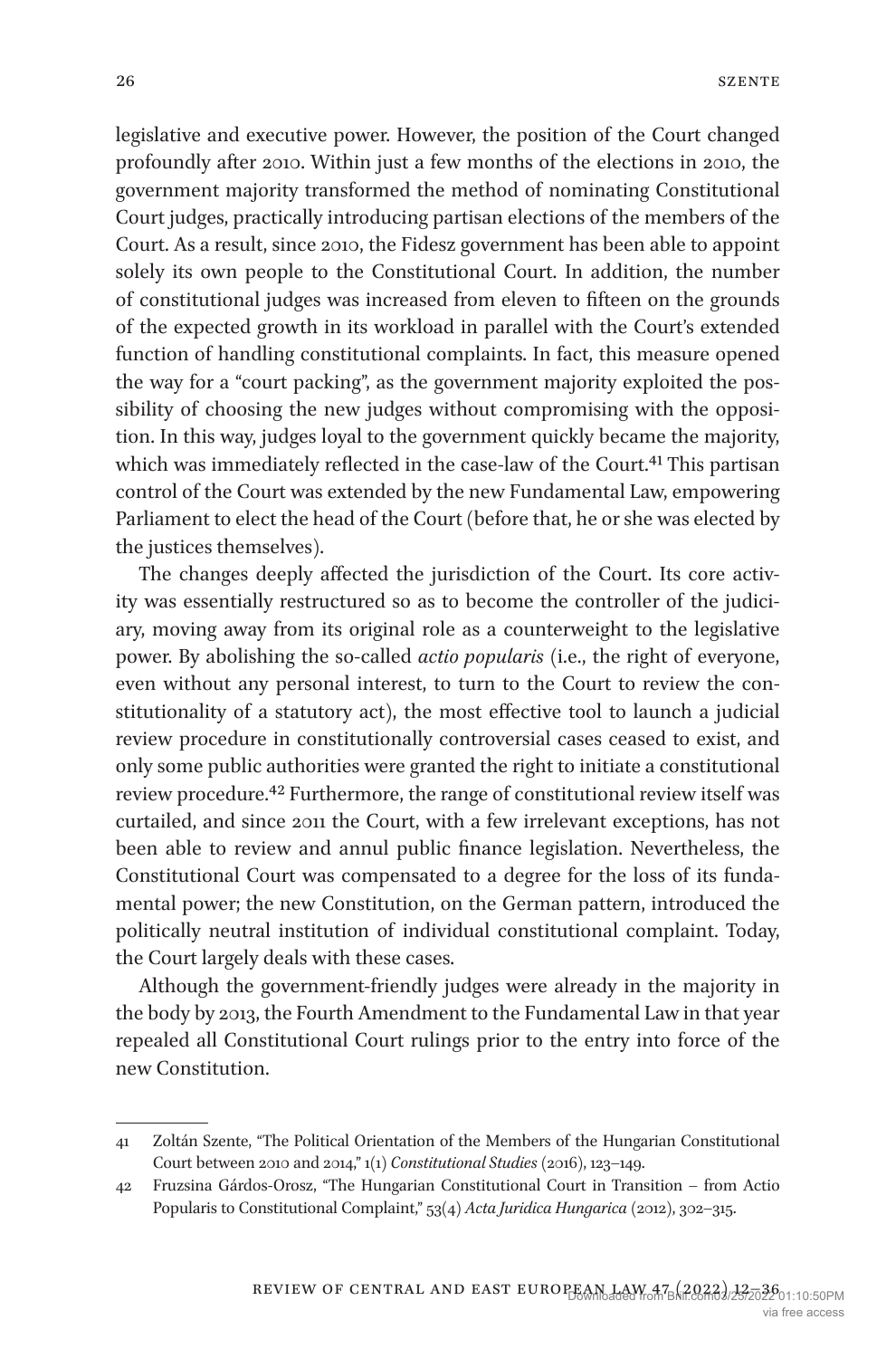## **3.4** *Judicial Independence Under Siege*

Despite the lack of a systematic judicial reform after 2010, several changes affected the legal status of courts and judges. The successive measures aimed at achieving personal changes in the judicial corps, as well as establishing a much more centralized system of judicial administration.

From the outset, it was obviously an important goal for the government majority to carry out personal changes in court leadership positions. For this purpose, when the Supreme Court was renamed the *Kúria* in 2011, the mandate of the President of the Supreme Court was prematurely terminated. Although the European Court of Human Rights decided that the removal of the former President violated the European Convention on Human Rights,<sup>43</sup> he did not regain his position. Interestingly, nine years later, an act of Parliament provided that constitutional judges whose terms of office have expired must be appointed judges of the *Kúria* at their request. As a result, in the autumn of 2020, the Parliament elected a former constitutional judge who had never been an ordinary judge before, as President of the *Kúria*.

In parallel with the removal of the President of the Supreme Court, a new act of Parliament<sup>44</sup> in 2012 reduced the compulsory retirement age of judges from 70 to 62. As a result of this law, 274 judges, almost ten percent of all serving judges had to retire within a year. The change affected court leaders to a great extent, since most of them came from the older age group of judges. Albeit the law was invalidated by the Constitutional Court as an unconstitutional piece of legislation[,45](#page-15-2) and the European Court of Justice declared it contrary to European Union law,<sup>46</sup> the removed judges and court leaders were not reinstated in their previous offices (instead, the affected judges were offered pecuniary compensation or other posts in the judiciary). In the end, the Parliament amended the law on the legal status of judges, gradually reducing the compulsory age limit of judges to 65 years, to be achieved by 2023 at the latest.

As to the administration of the courts, although the idea of judicial selfgovernment was preserved, a substantial change took place when the functions of the earlier collegiate body were taken over by the highly centralized National Office of the Judiciary (noj) in 2012. As a matter of fact, all administrative powers were concentrated in the hands of the President of this office, who is elected from among the judges by the National Assembly for nine years. In practice, as the wife of a founder of the ruling party was elected president

<span id="page-15-0"></span><sup>43</sup> ECtHR *Baka v Hungary*, ECtHR Judgment, (23 June 2016) Appl. No. 20261/12.

<span id="page-15-1"></span><sup>44</sup> Act clxii of 2011 on the Legal Status and Remuneration of Judges.

<span id="page-15-2"></span><sup>45</sup> Decision 33/2012. (vii. 17.) of the Constitutional Court.

<span id="page-15-3"></span><sup>46</sup> ecj, Case C-286/12, *tdc* (2012) EU:C:2012:687.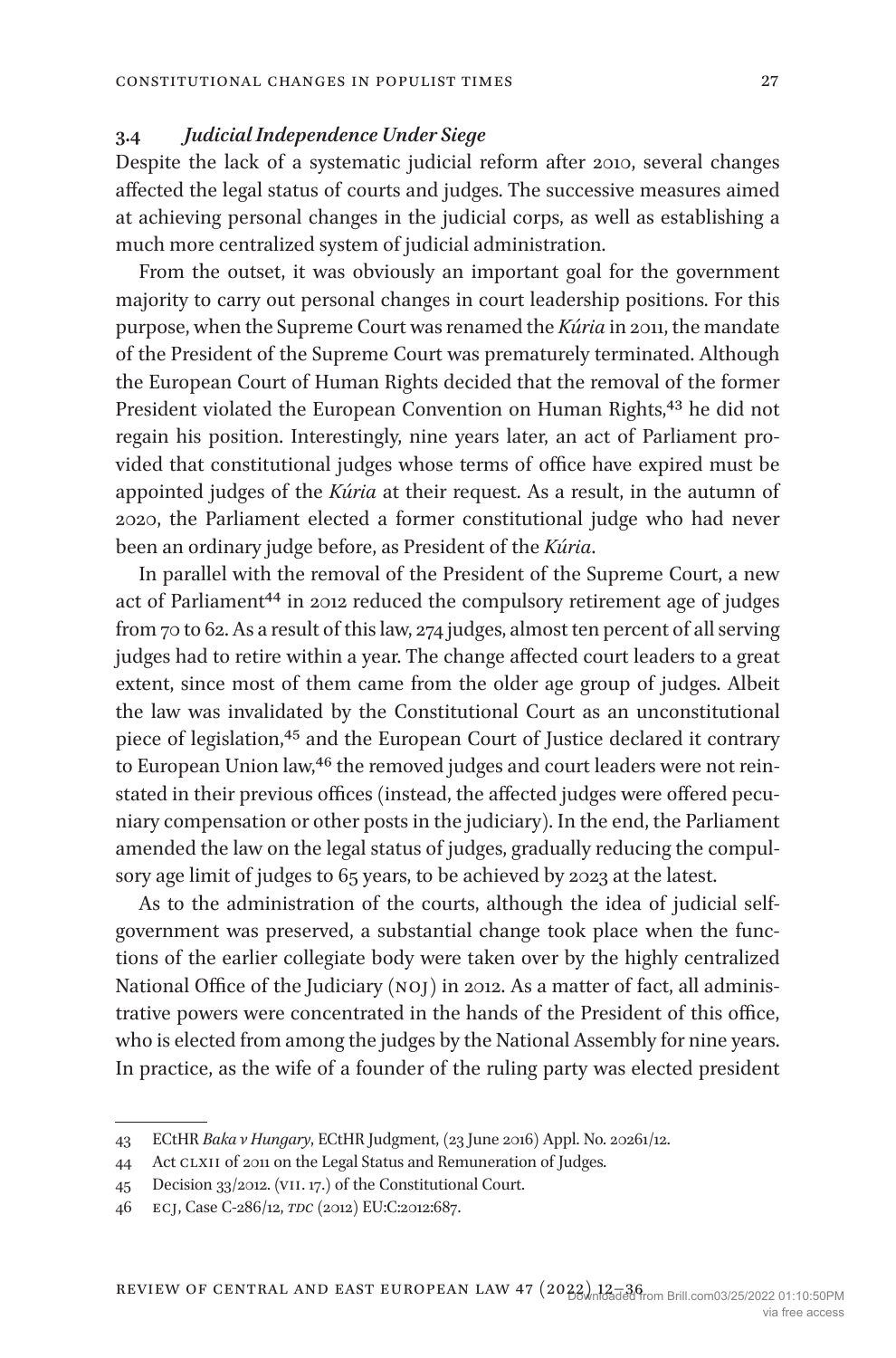of the noj, her work was accompanied throughout by political conflicts. The objections did not prove to be unfounded, as she exercised her powers in an authoritarian and arbitrary way, as evidenced by her conflict with the National Council of Judges, which was set up to oversee the activities of the noj.

It is also worth noting that the Fundamental Law contains certain provisions on how courts must interpret the law. Pursuant to Article 28, courts must "interpret the text of laws primarily in accordance with their purposes and with the Fundamental Law". Furthermore, in the course of legal interpretation, it must be presumed that legal norms "serve moral and economic purposes which are in accordance with common sense and the public good", while the Seventh Amendment to the Fundamental Law in 2018 introduced new obligatory interpretative tools. Since then, in the course of legal interpretation, courts have had to take into account primarily the preambles of the legal norms and their explanatory memoranda. Furthermore, the last, unexpected measure was adopted in December 2019, when a new piece of legislation introduced a "semi-precedent system", obliging the courts to treat the decisions of the *Kúria* as a directive from which it is possible to deviate only in duly justified cases.

Over the past decade, the government has been able to assert its influence by putting people loyal to it in high judicial positions. For example, under an omnibus law of 2019, members of the Constitutional Court are appointed as judges by the President of the Republic at their request.<sup>[47](#page-16-0)</sup> This rule paved the way for the election in December 2020 of a former Constitutional Court judge loyal to the governing parties (András Varga Zs.), who has never served as a judge before, as President of the *Kúria*.

### **3.5** *Reforming or Packing Public Institutions?*

As to the other central institutions, despite the fact that new legislation was enacted in the early 2010s relating to the legal status of the President of Republic,<sup>48</sup> the National Assembly,<sup>49</sup> the Constitutional Court,<sup>50</sup> the ordinary courts,<sup>51</sup> the Public Prosecution,<sup>52</sup> the central administrative bodies,<sup>53</sup> the State Audit Office,<sup>54</sup> the National Bank,<sup>55</sup> local governments<sup>56</sup> and the Government

- <span id="page-16-4"></span>51 Act clxi of 2011.
- <span id="page-16-5"></span>52 Act CLXIII of 2011.
- <span id="page-16-6"></span>53 Act xliii of 2010.
- <span id="page-16-7"></span>54 Act lxvi of 2011.
- <span id="page-16-8"></span>55 Act cxxxix of 2013.
- <span id="page-16-9"></span>56 Act clxxxix of 2011.

<span id="page-16-0"></span><sup>47</sup> Act cxxvii of 2019.

<span id="page-16-1"></span><sup>48</sup> Act cx of 2011.

<span id="page-16-2"></span><sup>49</sup> Act xxxvi of 2012.

<span id="page-16-3"></span><sup>50</sup> Act cli of 2011.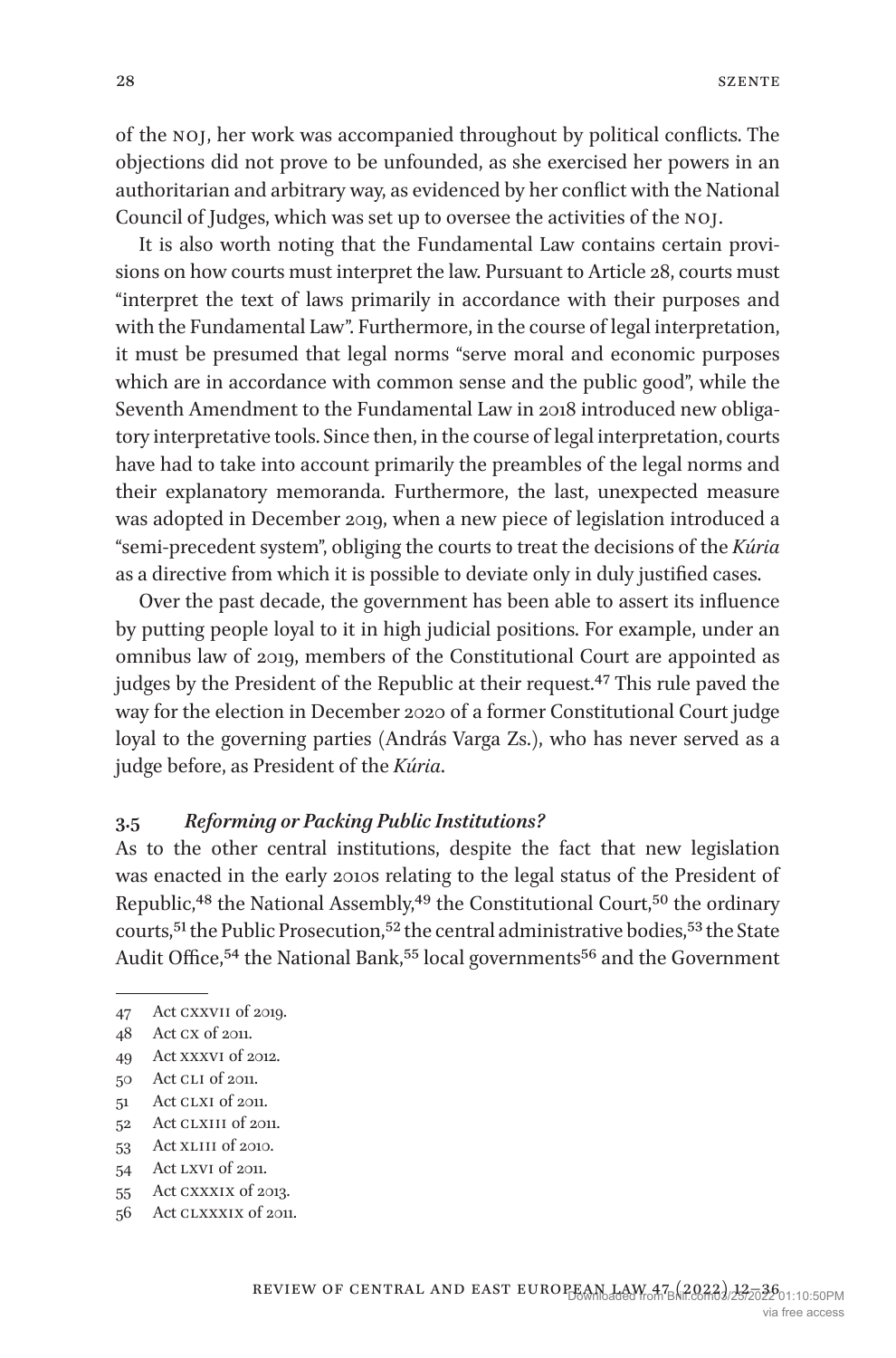administration,<sup>[57](#page-17-0)</sup> no significant organizational changes have taken place or, if so, they have been of a technical nature. For example, the Fundamental Law restructured the ombudsperson system, and established a single position, the 'Commissioner for Fundamental Rights' instead of the previous four specialized commissioners, while the new rules on the legal status of constitutional judges abolished the possibility of their re-election. However, the restructuring of these institutions in itself proved to be very important because it provided an opportunity for the government parties to replace prematurely the undesirable former high officials (such as in case of the President of the Supreme Court, or the Commissioner for Data Protection) with their own trusted employees, and/or to extend their term of office. Thus, the Prosecutor-General, and the Presidents of the *Kúria*, the National Office of Judiciary, the National Election Commission, and the Budgetary Council have all been elected for an unusually long period of nine years. In a similar vein, the Fidesz government has extended the political spoils system to all leading positions of the central and regional administrative bodies, including high officials of independent regulatory agencies.

As a result, the government has successfully neutralized every counterweight to the executive power, although the principle of separation of powers was explicitly incorporated in the constitutional text.

#### **3.6** *Institutional Changes and Populist Claims*

Populism is often characterized by its distrust of traditional institutions which are seen as obstacles to the will of the people,<sup>58</sup> and/or are identified with a corrupt elite.[59](#page-17-2) However, as far as the Hungarian constitutional development under populist rule is concerned, no anti-institutionalism could be experienced. Notwithstanding that some distrust of the practice of certain institutions was expressed by populist politicians, the government majority quickly and unscrupulously transformed them into effective instruments of the executive power. Anti-institutionalism can only be justified in a very specific sense, if this term means the neutralization of countervailing bodies, and a transformation of their practices which puts them under strict political control.

Concerning political decision-making bodies, if one of the main characteristics of populism is really that it

<span id="page-17-0"></span><sup>57</sup> Act cxxv of 2018.

<span id="page-17-1"></span><sup>58</sup> Bugaric and Kuhelj, *op.cit.* note 4, 27, 69, Scheppele, *op.cit.* note 35, 549.

<span id="page-17-2"></span><sup>59</sup> Landau, *op.cit.* note 1, 526.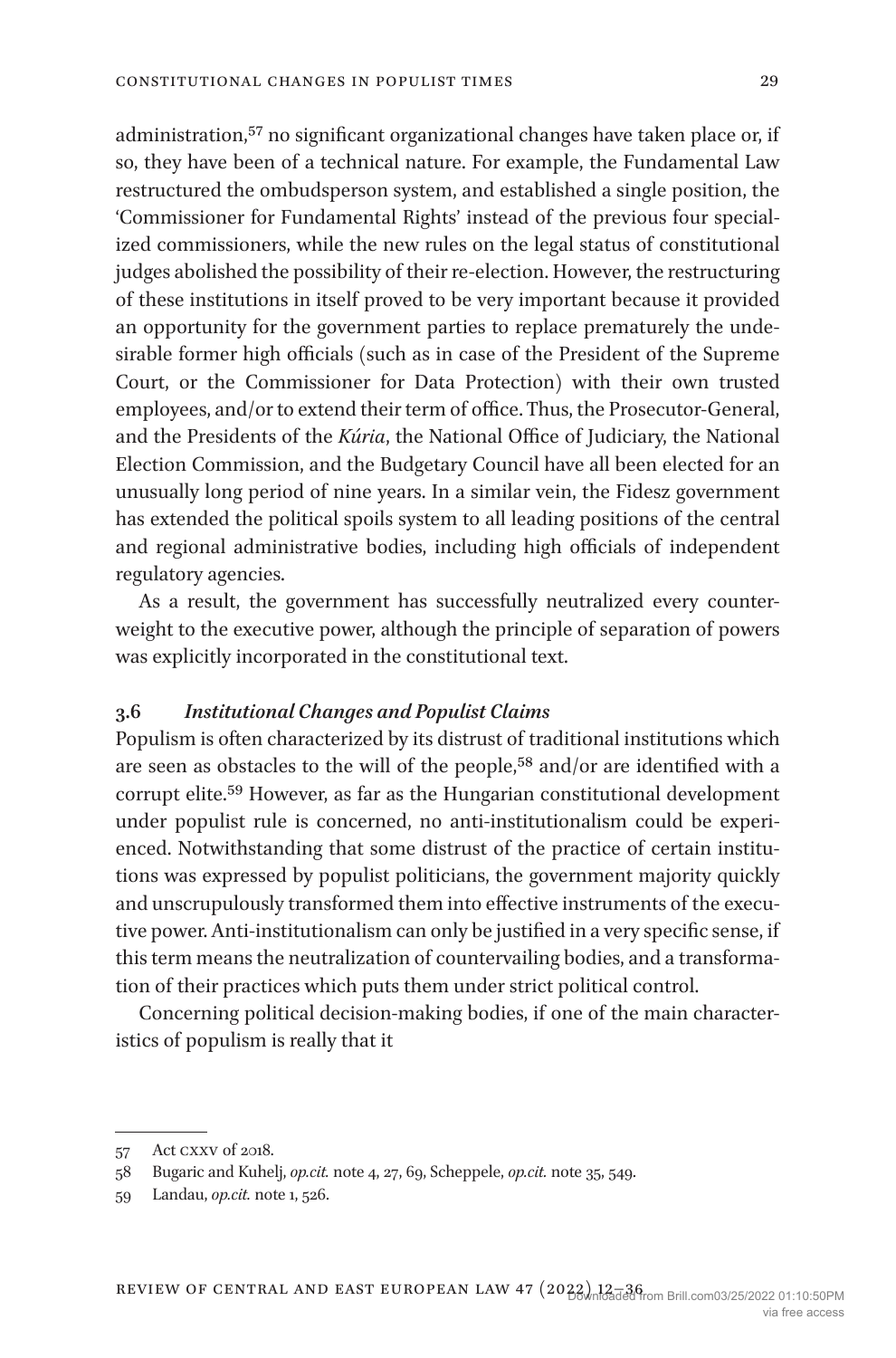considers society to be ultimately separated into two homogeneous and antagonistic camps', "the pure people" versus the "corrupt elite", and […] argues that politics should be an expression of the volonté générale (general will) of the people, <sup>60</sup>

the decline of Parliament fits well with the populist narrative. For most scholars, it is a basic idea of populism to represent the "real" interests of the people, <sup>61</sup> as opposed to the political elite that holds (or usurps) power[.62](#page-18-2) This approach highlights the concept of popular sovereignty, and prefers direct democracy over institutionalized representation[.63](#page-18-3) In contrast with this populist postulate, in Hungary, the populist government has imperiously repressed all forms of citizens' participation. This does not mean, however, the realization of any moral claim to the authentic representation of the people, as is frequently assigned to populists. Although such a claim can be recognized in political communication, it does not emerge in constitutional law, as the downgrading of Parliament illustrates.

The same is true for the presumed anti-elitism of the populist creed. Probably, populists are only in opposition against the ruling elite; once in power, they govern in a very elitist way. In practice, anti-elitism means no more than an unusually extensive change of the elite in the public sphere after populists have come to power.

Moreover, populist constitutionalism is characterized by the absolutization of the majority principle as long as the "right" parties have won the election.<sup>[64](#page-18-4)</sup> This majoritarian conception regards electoral empowerment as an expression of the will of the people and, on that basis, rejects the constitutional restriction of power[.65](#page-18-5) This idea may justify the weakening of non-elected controlling institutions, rejecting any veto power against majority decisions, and ultimately contrasting the majority principle with the rule of law.[66](#page-18-6) The direction of Hungary's constitutional transformation was fundamentally

<span id="page-18-0"></span><sup>60</sup> Mudde and Kaltwasser, *op.cit.* note 19, 5.

<span id="page-18-1"></span><sup>61</sup> Scholtes, *op.cit.* note 36, 352.

<span id="page-18-2"></span><sup>62</sup> Canovan, *op.cit.* note 37, 3; Mudde, *op.cit.* note 26, 543.

<span id="page-18-3"></span><sup>63</sup> Bugaric, *op.cit.* note 26, 392; Bugarič, *op.cit.* note 5, 598; Valerio Fabbrizi, "Constitutional Democracy in the Age of Populisms: A Commentary to Mark Tushnet's Populist Constitutional Law," *Res Publica* (2019), 433–449; Chambers, *op.cit.* note 5, 117, Corrias, *op.cit.* note 21, 12, 19.

<span id="page-18-4"></span><sup>64</sup> Blokker, *op.cit.* note 20, 545.

<span id="page-18-5"></span><sup>65</sup> Landau, *op.cit.* note 1, 533; Mudde, *op.cit.* note 26, 561; Mueller, *op.cit.* note 26, 1035; Scheppele *op.cit.* note 35, 562; Nadia Urbinati, "Political Theory of Populism," 22 *Annual Review of Political Science* (2018), 111–127, at 113.

<span id="page-18-6"></span><sup>66</sup> Fournier, *op.cit.* note 3, 366.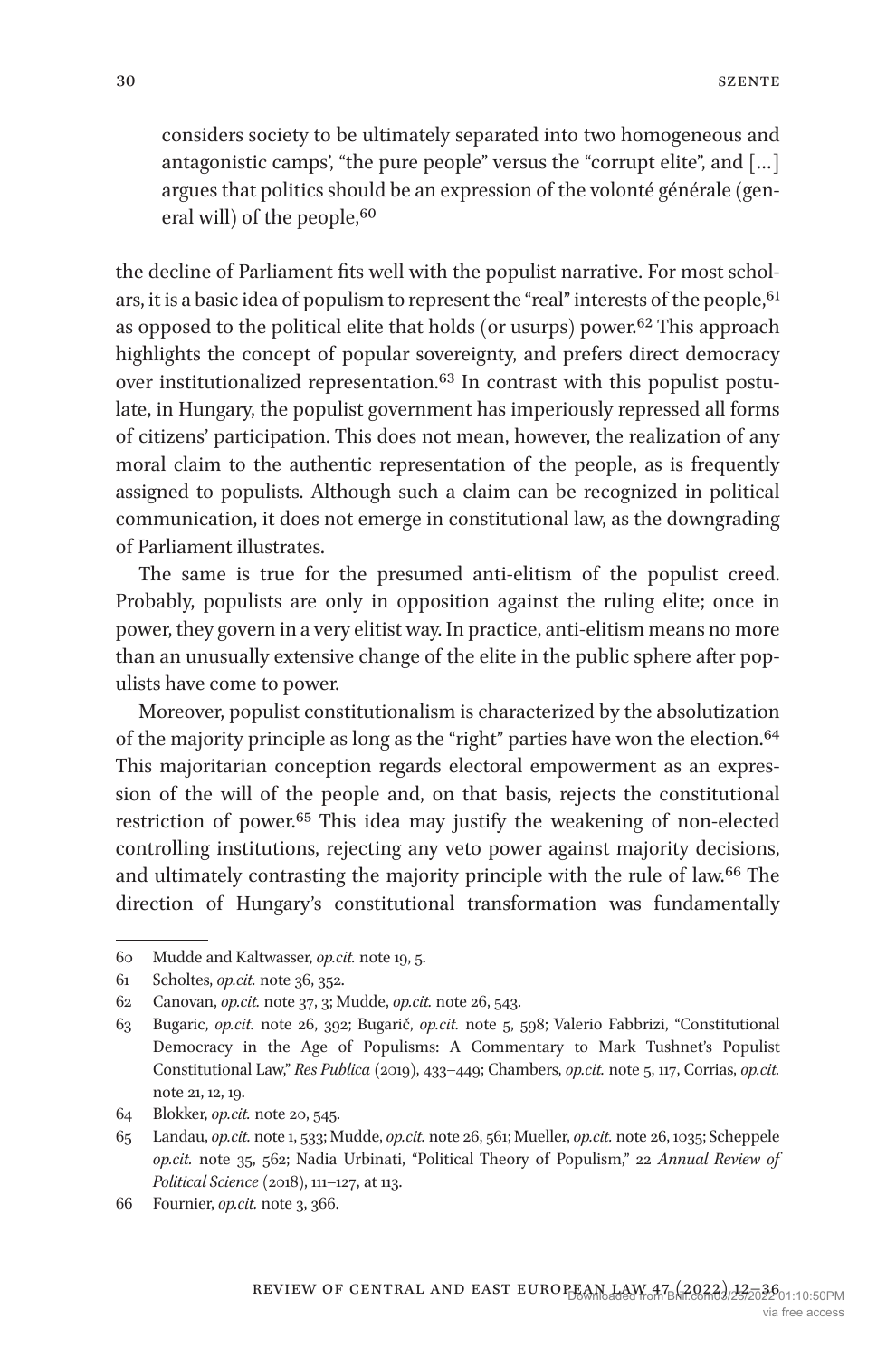determined by this kind of extreme majority principle, which considered even the two-thirds-majority procedural obstacles to be merely formal, technical rules and not provisions requiring broad consensus among political parties.

Finally, populist anti-pluralism, which means a criticism of the "functioning of representative democracy and often question[s] the legitimacy and role of traditional parties"[,67](#page-19-0) has prevailed mainly in political developments, through the restructuring of the media market or the politically biased practice of certain public bodies.[68](#page-19-1) However, it does not prevail on the constitutional level, unless we consider unilateral changes in the electoral system, which favors the ruling party as such.

#### **4 Constitutional Rights**

#### **4.1** *Lower Standards in Protecting Fundamental Rights*

In terms of the regulation of basic rights, the Fundamental Law does not differ significantly from the previous Constitution. Whereas, on the one hand, the list of constitutional rights was moderately extended by the prohibition of human cloning and the right to self-defense, the relevant chapter of the new Constitution ("Freedom and Responsibility") seems to be fermented by a conservative social philosophy, which connects the justification of fundamental rights with the accomplishment of civic duties.

The later human rights legislation in many respects brought about significant backsliding in the level of protection of fundamental rights. For instance, the discriminatory definition of the family and marriage, as has been said above, self-evidently restricts the right to privacy, because in this way, the State intervenes in the value choices of citizens. Thus, the Fundamental Law defines marriage "as the union of a man and a woman established by voluntary decision", while "family ties" are "based on marriage or the relationship between parents and children".[69](#page-19-2) While the constitutionalization of the classical form of marriage *expressis verbis* excludes same-sex marriage, and thus makes a difference on account of sexual orientation, the definition of the family allows

<span id="page-19-0"></span><sup>67</sup> Sofie Blombäck, "Populism as a Challenge to Liberal Democracy in Europe," in Antonia Bakardjieva, Engelbrekt Niklas Bremberg, Anna Michalski and Lars Oxelheim (eds.), *The European Union in a Changing World Order. Interdisciplinary European Studies* (Palgrave Macmillan, London, UK, 2020), 217–243, at 221; Urbinati, *op.cit.* note 65, 113.

<span id="page-19-1"></span><sup>68</sup> A typical example of this is the activity of the State Audit Office, which regularly fines opposition parties for sham reasons, taking advantage of the fact that there is no appeal against its decisions.

<span id="page-19-2"></span><sup>69</sup> Article L Section (1) of the Fundamental Law.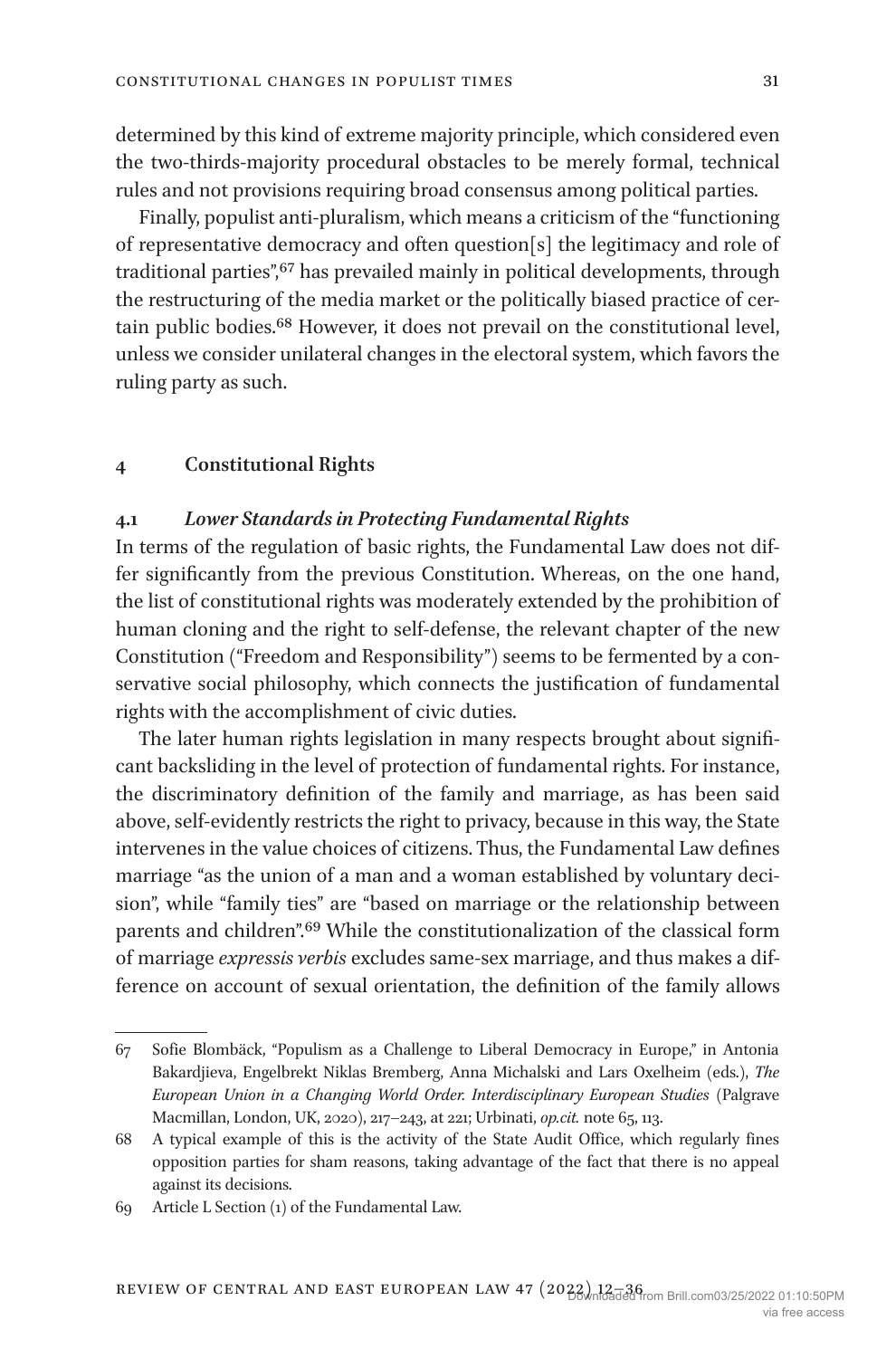discrimination on the basis of the private way of life, as the preferred family model is not only constitutionally protected, as opposed to other forms of relationships, but must be expressly favored by the State. It is to be noted that the definition of family was built into the constitutional text by the Fourth Amendment in 2013 after the Constitutional Court had invalidated a provi-sion of the act on the protection of families<sup>[70](#page-20-0)</sup> which defined the family as an emotional and economic relationship based on marriage between women and men, on parentage or adoption. The Ninth Amendment to the Fundamental Law, adopted in November 2020, completed the definition of family with the provision that "the mother is a woman, the father is a man" in it. Beyond this, this amendment constitutionalized the discrimination based on sexual orientation stating that it is the duty of the State to protect "the right of children to self-identity according to their gender of birth and ensures education in accordance with the values based on the constitutional identity and Christian culture of our country". In parallel, new legislation was adopted stipulating that in the future, single parents can only adopt a child with ministerial permission. The purpose of the measure is clearly to prevent gay couples from raising a child in such a way that one of them has formally adopted a child. The same political narrative lies behind the anti-pedophilia and child protection law passed in the summer of  $2021$ ,<sup>71</sup> which seeks to protect the children not only by establishing a sex offender registry, but also by banning the "promotion of gender transition and homosexuality" to those under 18 years of age in media and sex education in schools.

It is to be noted that the erosion of the principle of the neutrality of state had already begun with the adoption of the Fundamental Law, which does not explicitly contain this principle, and has become a stronger trend with the subsequent legislation. In fact, religious freedom and the regulation of the legal status of churches have been at the center of intense political and public debates since 2010. In 2011, new legislation deprived more than 300 former churches of their church status, and imposed new requirements for their recognition as churches. This legal re-registration was conditional on prior approval by the legislature by a two-thirds majority vote, although an exception was granted to 'historic churches' and some other religious associations – a total of 14 former churches which did not have to apply for recognition (shortly afterwards, Parliament restored church status to a further 18 former churches). It should also be noted that the new law did not provide any legal remedy for those religious associations whose applications were rejected by

<span id="page-20-0"></span><sup>70</sup> Act ccxi of 2011.

<span id="page-20-1"></span><sup>71</sup> Act lxxix of 2021.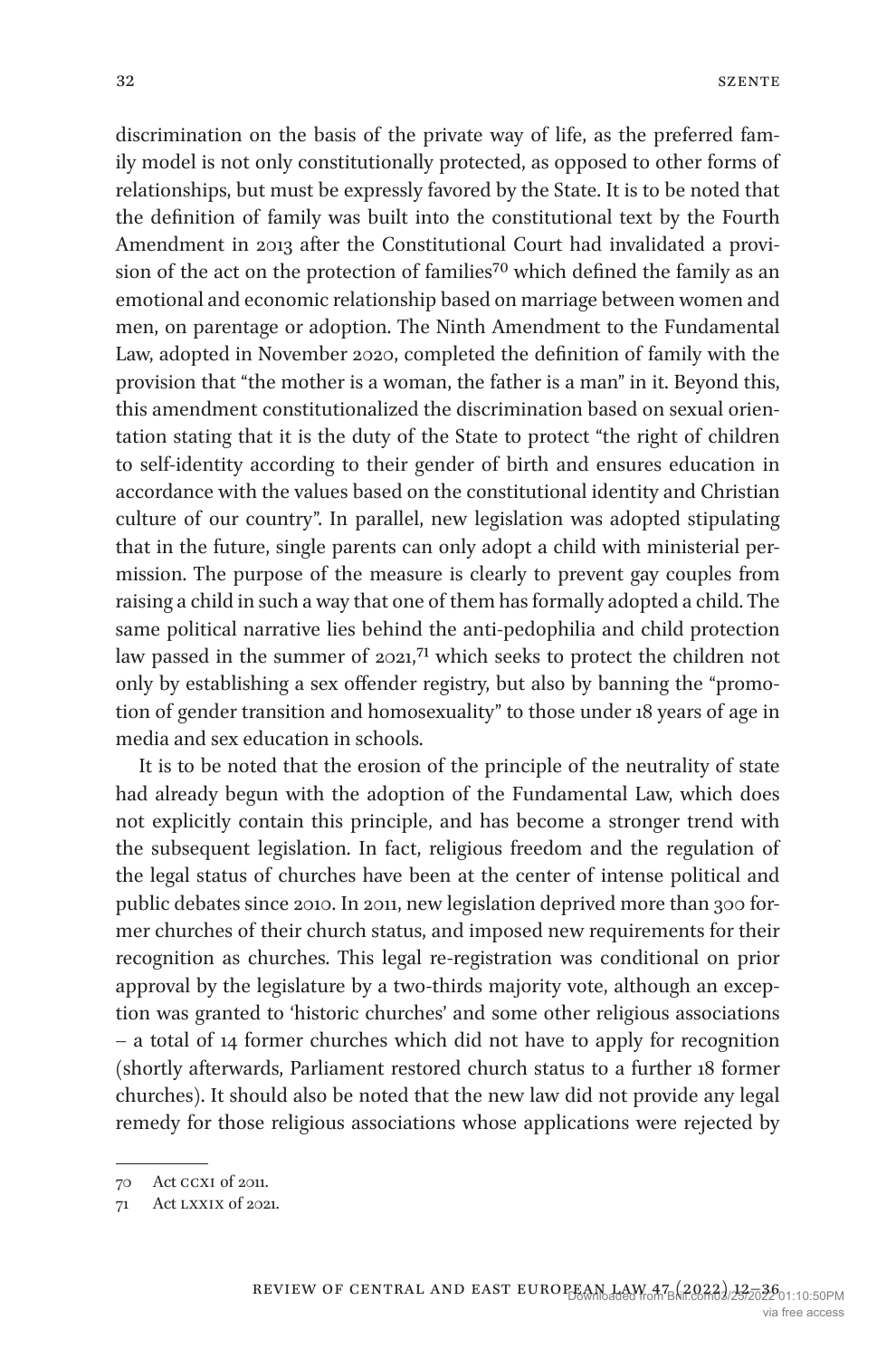Parliament. Despite the condemning opinion of the Venice Commission,<sup>72</sup> and the decision of the Constitutional Court which invalidated certain provisions of the Church Law in February 2013[,73](#page-21-1) the contested legislative provisions were incorporated into the constitutional text by the Fourth Amendment to the Fundamental Law, so all the basic elements of the highly controversial regulation have remained in effect. The European Court of Human Rights also stated that the relevant legislation does not treat the various religious communities as equals, and some measures, such as Parliament's decision on the recognition of churches or the absence of any right to appeal against the legislature's decision violates the corresponding provisions of the echr.[74](#page-21-2) In addition to this, the different legal status of religious communities also raises the problem of discrimination based on religion, because by treating these communities differently, the State ultimately considers certain religious communities to be more valuable than others.

As to political rights, the most important changes have often been shaped by reactions to current events and political developments. For example, as a consequence of a planned (and banned) demonstration in front of the house of the Prime Minister, the balance between the right to assembly and privacy was restructured. The Seventh Amendment stated that the exercise of the right to assembly may not impair private and family life and the homes of others, and the State has to "provide legal protection for the tranquility of homes"[.75](#page-21-3) The statutory rules were also renewed accordingly.[76](#page-21-4)

The level of the freedom of the press has also badly deteriorated since 2010, although it is true that it has been restricted in an indirect way (making the public media the propaganda machinery of the government parties) and by market tools, rather than legal instruments. The main trend has been the acquisition of a significant part of the media market by businessmen who are allegedly closely associated with government parties. In this way, several opposition media outlets have been silenced or taken over by government-friendly businessmen.

<span id="page-21-0"></span><sup>72</sup> Venice Commission, Opinion on Act ccvi of 2011 on the Right to Freedom of Conscience and Religion and the Legal Status of Churches, Denominations and Religious Communities of Hungary, CDL-AD(2012)004-e, Opinion 664/2012.

<span id="page-21-1"></span><sup>73</sup> Decision 6/2013. (iii. 1.) of the Constitutional Court.

<span id="page-21-2"></span><sup>74</sup> ECtHR, *Magyar Keresztény Mennonita Egyház and Others* v *Hungary*, ECtHR Judgment (8 Apr 2014) Appl. Nos. 70945/11, 23611/12, 26998/12, 41150/12, 41155/12, 41463/12, 41553/12, 54977/12 and 56581/12 (2014).

<span id="page-21-3"></span><sup>75</sup> Article vi. Section (1)-(2) of the Fundamental Law.

<span id="page-21-4"></span><sup>76</sup> Act lv of 2018 on the Right of Assembly.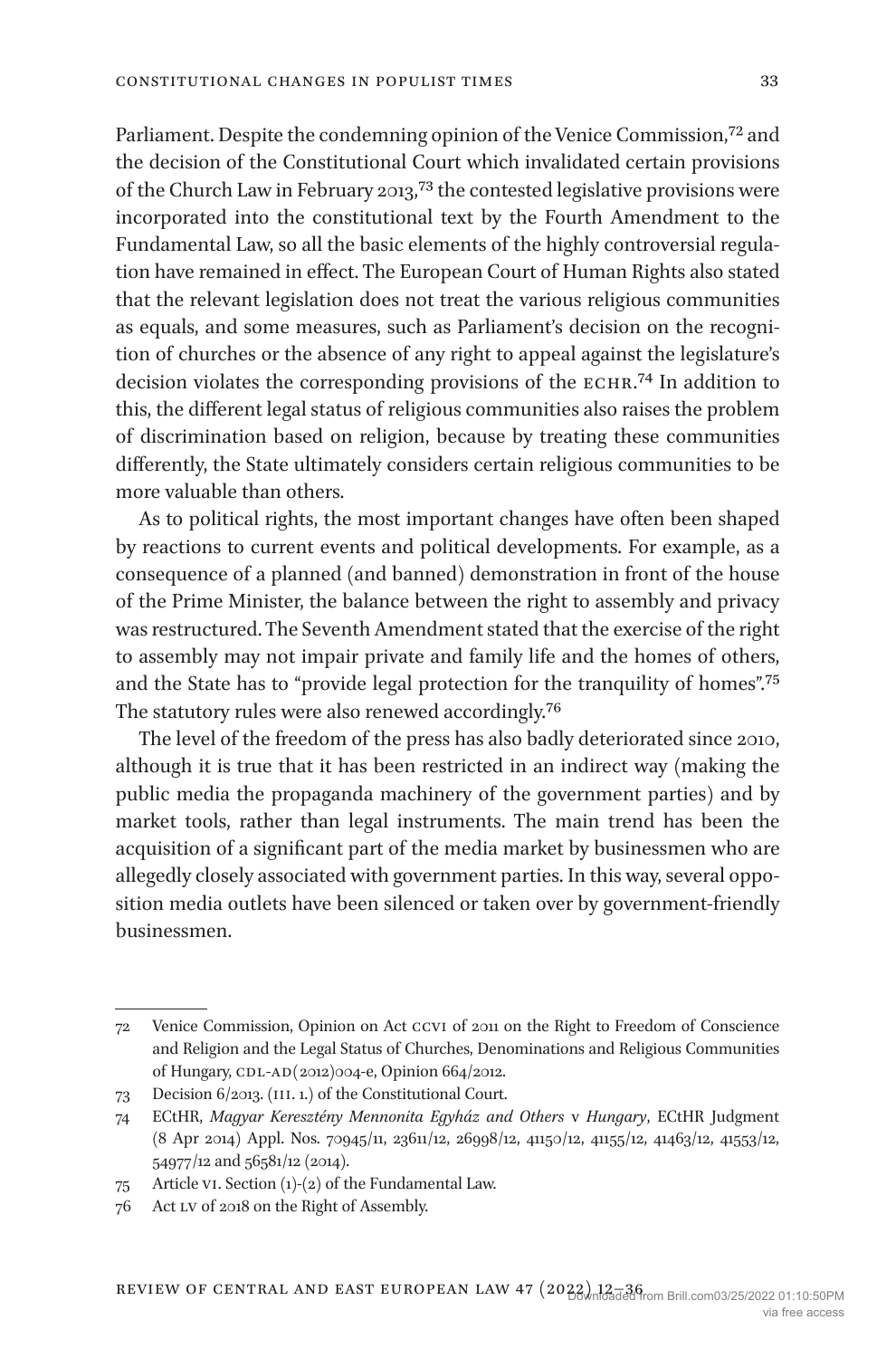Since 2010 the right of association has also been restricted in several respects. For example, several laws have been enacted that made the operation of non-governmental organizations more difficult. In 2017, Parliament adopted legislative measures that required all associations and foundations that receive funding from foreign sources to notify the court in order to be registered as an "organization supported from abroad".[77](#page-22-0)

Among cultural rights, academic freedom has been the most exposed to challenges since 2010. After a 2014 law placed university leaderships under the economic control of the government through the chancellors appointed by the Prime Minister, in 2017 new legislation for the operation of the foreign-funded universities imposed unachievable conditions on the Central European University, for openly political reasons,[78](#page-22-1) persecuting the American branch of the university from Hungary. Two years later, the government removed all research institutes from the independent Hungarian Academy of Sciences, placing them under central government management. From 2020, most universities have been conversed from public institutions to "public interest asset management foundations", newly created legal entities, in which government-appointed boards of trustees have full autonomy to run universities.

#### *4.2 Public Interests versus Individual Rights?*

In populist belief, the public interest and the general will of the people should take precedence over individual and particular interests. In the academic literature, the populist form of constitutionalism is frequently characterized as an "illiberal" constitutional approach which not only rejects power-sharing, but also reduces the protection of minorities and restricts individual rights[.79](#page-22-2) This usually affects political rights, especially the freedom of expression, academic freedom, and the right of assembly and association. Presumably, the more authoritarian a populist system becomes, the more likely personal freedom will be restricted. Negative campaigning, and direct and indirect discrimination against Roma, immigrants, LGBTQ communities or certain religious "sects" suggesting that they do not belong to the "people" or they endanger Hungarian culture and identity, are also frequent phenomena.

All of these can be observed in Hungary, even if these features are more common in political practice than in formalized constitutional law. As we have seen above, however, some kind of rights limitations has also emerged in the

<span id="page-22-0"></span><sup>77</sup> Act lxxvi of 2017.

<span id="page-22-1"></span><sup>78</sup> The founder and sponsor of this American-Hungarian university is George Soros, openly identified as a public enemy by the government and pro-government media.

<span id="page-22-2"></span><sup>79</sup> Szente, *op.cit*. note 19.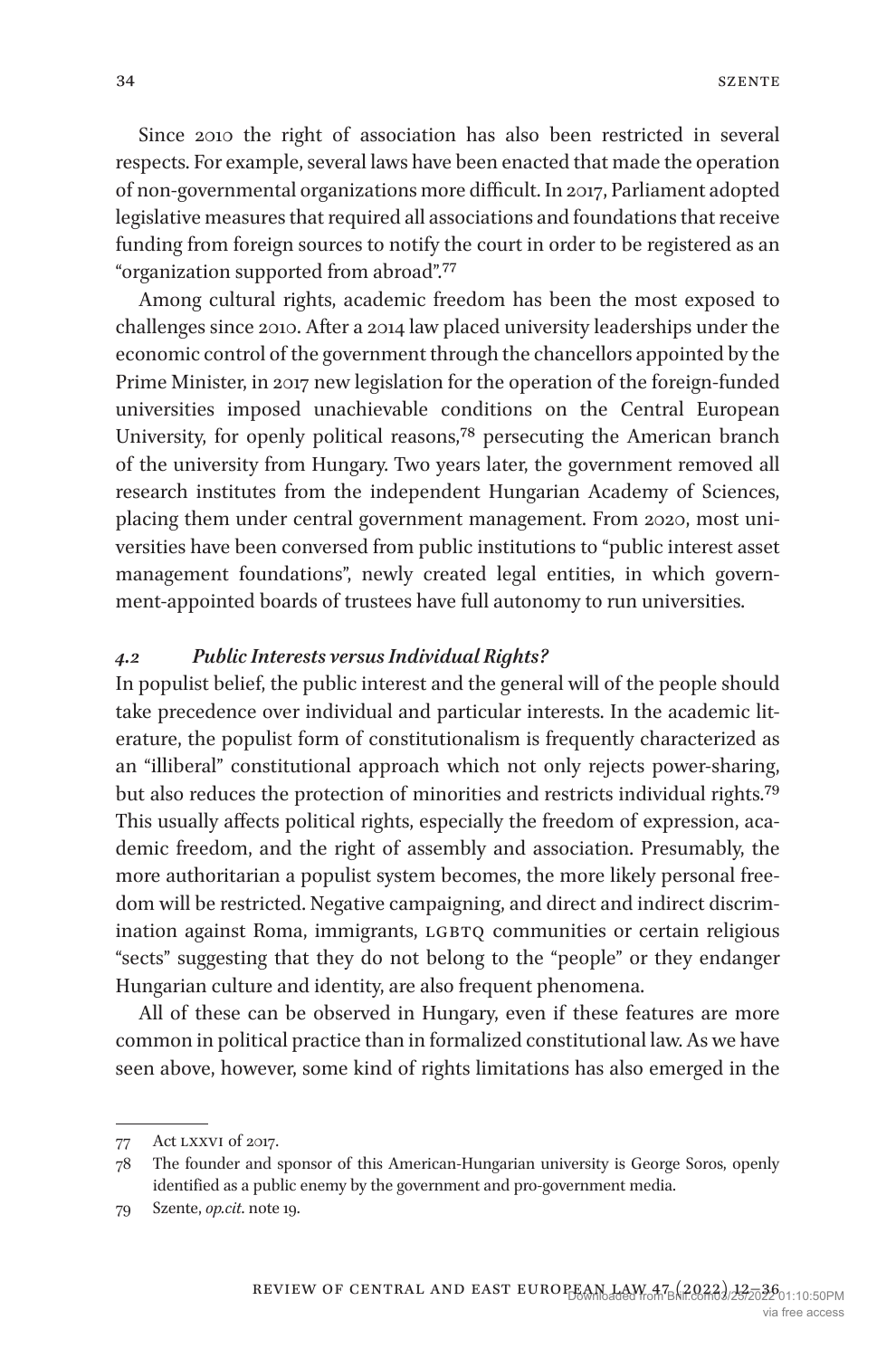legal system. These restrictions were selective in the sense that they did not affect all fundamental rights, but generally met the current political needs of the government. Perhaps only the restriction of privacy rights was ideologically based, reflecting the Christian-conservative values of the new political elite.

#### **5 Conclusions**

If we examine the main tendencies of the Hungarian constitutional development of the last ten years on the basis of the characteristics associated with populist constitutionalism, we can find that several of them can be well demonstrated in the constitutional changes that have occurred.

Thus, the Hungarian example confirms the assumption that if populists come to power and have the opportunity to do so, they will also use constitutional means to maintain their power. It is also well illustrated that they also use the concept of constitutional identity, which is defined by their own moral or political values. The instrumentalization of law, including constitutional law, has been particularly prevalent in this country.

The ambitious transformation of the institutional system of the State has also followed current political needs, rather than any ideological ends. In the course of institutional reforms, expediency has clearly overridden all other considerations. The same is true for the changing approach to fundamental rights. The new restrictions of basic rights and liberties did not aim at realizing a specific political philosophy, and they were not systematic and all-encompassing. Only those rights that hindered the power or economic goals and interests of the new political elite were limited.

All in all, since 2010 the constitutional changes under the populist government in Hungary have not been dictated or inspired by a coherent and specific constitutional theory, which appears to confirm the view that even if the recent threat to constitutional democracy is a global phenomenon, no new model of constitutional systems has emerged.<sup>80</sup> Nor has this emerged in Hungary, either.

In addition, if we summarize the main features of the constitutional changes, it is difficult to discover in them a common motif or inherent logic that could

<span id="page-23-0"></span><sup>80</sup> Mark A. Graber, Sanford Levinson and Mark Tushnet, "Introduction," in Mark A. Graber, Sanford Levinson and Mark Tushnet (eds.), *Constitutional Democracy in Crisis?* (Oxford University Press, New York, US, 2018), 1–9, at 3.